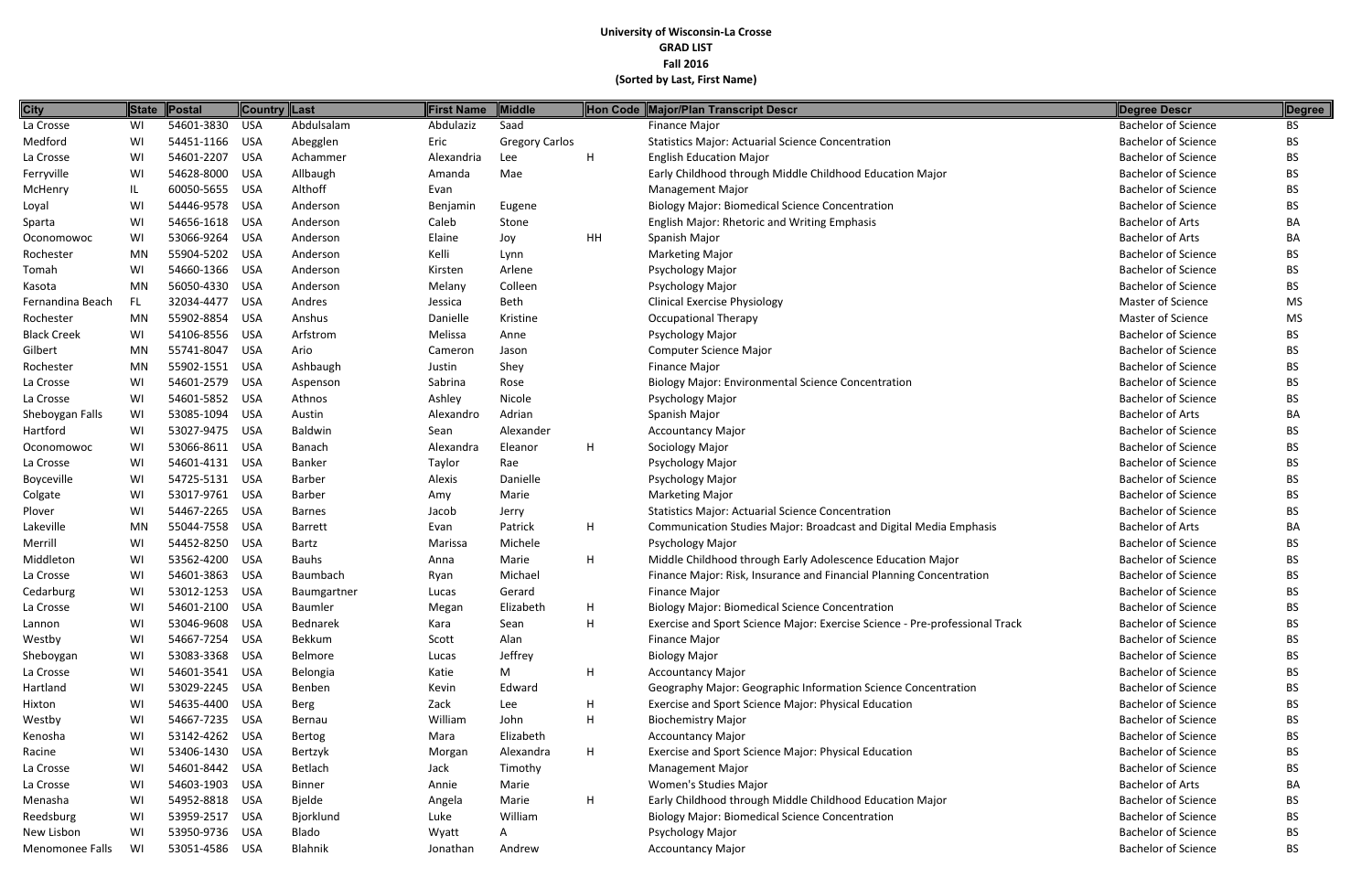| <b>City</b>       |    | State Postal   | Country Last |                     | <b>First Name</b> | <b>Middle</b> |               | Hon Code Major/Plan Transcript Descr                                                | Degree Descr               | Degree    |
|-------------------|----|----------------|--------------|---------------------|-------------------|---------------|---------------|-------------------------------------------------------------------------------------|----------------------------|-----------|
| Watertown         | WI | 53094-6426     | <b>USA</b>   | Blair               | Courtney          | Ann           | <b>HH</b>     | Middle Childhood through Early Adolescence Education Major                          | <b>Bachelor of Science</b> | <b>BS</b> |
| Helenville        | WI | 53137-9790 USA |              | Blazel              | Lindsey           | Marie         |               | <b>Occupational Therapy</b>                                                         | Master of Science          | MS        |
| Waunakee          | WI | 53597-1709 USA |              | <b>Block</b>        | Justin            |               | H             | <b>Accountancy Major</b>                                                            | <b>Bachelor of Science</b> | <b>BS</b> |
| Stoughton         | WI | 53589-2370     | USA          | Blodgett            | Nathan            | Harvey        | H             | <b>Biochemistry Major</b>                                                           | <b>Bachelor of Science</b> | <b>BS</b> |
| Iola              | WI | 54945-9024 USA |              | Blum                | Michael           | William Meyer |               | Finance Major                                                                       | <b>Bachelor of Science</b> | <b>BS</b> |
| Appleton          | WI | 54911-2001     | USA          | Boehlke             | Joshua            | Scott         |               | Spanish Major                                                                       | <b>Bachelor of Arts</b>    | BA        |
| <b>Belleville</b> | WI | 53508-9145 USA |              | <b>Boley</b>        | Trisha            | Kristine      |               | <b>Marketing Major</b>                                                              | <b>Bachelor of Science</b> | <b>BS</b> |
| Minneapolis       | MN | 55403-1763 USA |              | Bormann             | Hailey            | Marie         | HH            | <b>Accountancy Major</b>                                                            | <b>Bachelor of Science</b> | <b>BS</b> |
| Neenah            | WI | 54956-4203     | USA          | Born                | Karen             | Marie         | $\mathsf{HH}$ | Health and Wellness Management Major                                                | <b>Bachelor of Science</b> | <b>BS</b> |
| Portage           | WI | 53901-9739     | <b>USA</b>   | Bortz               | Adam              | James         |               | Physics Major: Biomedical Concentration                                             | <b>Bachelor of Science</b> | <b>BS</b> |
| Portage           | WI | 53901-1220     | <b>USA</b>   | Bortz               | Matthew           | Robert        |               | <b>Finance Major</b>                                                                | <b>Bachelor of Science</b> | <b>BS</b> |
| Lake City         | MN | 55041-6109     | <b>USA</b>   | Botwinski-Kennebeck | Ana               | Lauren        |               | Communication Studies Major: Interpersonal Communication Emphasis                   | <b>Bachelor of Science</b> | <b>BS</b> |
| La Crosse         | WI | 54601-3968 USA |              | <b>Boulton</b>      | Selina            | MInota        |               | Health and Wellness Management Major                                                | <b>Bachelor of Science</b> | <b>BS</b> |
| Chippewa Falls    | WI | 54729-5768     | USA          | Bowe                | Nigel             | James         | <b>HH</b>     | <b>Biology Major: Biomedical Science Concentration</b>                              | <b>Bachelor of Science</b> | <b>BS</b> |
| La Crosse         | WI | 54601-5644 USA |              | <b>Bowers</b>       | Ashley            | Renee         |               | <b>Biology Major: Biomedical Science Concentration</b>                              | <b>Bachelor of Science</b> | <b>BS</b> |
| Middleton         | WI | 53562-3254 USA |              | Boyd                | Zane              | Cameron       |               | Microbiology Major: Business Concentration                                          | <b>Bachelor of Science</b> | <b>BS</b> |
| Caledonia         | MN | 55921-2751     | <b>USA</b>   | <b>Breeser</b>      | Amy               |               |               | <b>Accountancy Major</b>                                                            | <b>Bachelor of Science</b> | <b>BS</b> |
| Reedsburg         | WI | 53959-9201     | USA          | <b>Brey</b>         | Nathan            | Thomas        |               | <b>Management Major</b>                                                             | <b>Bachelor of Science</b> | <b>BS</b> |
| Madison           | WI | 53711-3732     | USA          | <b>Briggs</b>       | Cameron           |               |               | Geography Major: Geographic Information Science Concentration                       | <b>Bachelor of Science</b> | <b>BS</b> |
| Reedsburg         | WI | 53959-9732 USA |              | <b>Brill</b>        | Dillon            | James         |               | <b>Recreation Management Major</b>                                                  | <b>Bachelor of Science</b> | <b>BS</b> |
| Holmen            | WI | 54636-8100 USA |              | <b>Brinks</b>       | Samuel            | Gerrit        |               | Social Studies Education Major (Broad Field Option B)                               | <b>Bachelor of Science</b> | BS.       |
| Rosemount         | MN | 55068-4492     | USA          | <b>Bristlin</b>     | Emily             | Christine     |               | Psychology Major                                                                    | <b>Bachelor of Science</b> | <b>BS</b> |
| Eau Claire        | WI | 54701-8308 USA |              | <b>Brock</b>        | Trever            | Jacob         |               | Communication Studies Major: Organizational and Professional Communication Emphasis | <b>Bachelor of Science</b> | <b>BS</b> |
| Lake Geneva       | WI | 53147-8908     | <b>USA</b>   | <b>Broderick</b>    | Megan             | M             |               | Communication Studies Major: Organizational and Professional Communication Emphasis | <b>Bachelor of Science</b> | <b>BS</b> |
| Chisago City      | MN | 55013-9342     | USA          | Brown               | Aaron             | Christopher   | H             | Social Studies Education Major (Broad Field Option A)                               | <b>Bachelor of Science</b> | <b>BS</b> |
| Rhinelander       | WI | 54501-8513     | <b>USA</b>   | Brown               | Ellen             | Madeline      | HH            | English Major: Literature Emphasis                                                  | <b>Bachelor of Arts</b>    | BA        |
| Kenosha           | WI | 53144-1580     | <b>USA</b>   | <b>Brunner</b>      | John              | Mitchell      |               | Management Major                                                                    | <b>Bachelor of Science</b> | <b>BS</b> |
| <b>Brookfield</b> | WI | 53045-2141 USA |              | Brusky              | Kelly             | Ann           | н             | Psychology Major                                                                    | <b>Bachelor of Science</b> | <b>BS</b> |
| <b>Brookfield</b> | WI | 53045-2141     | USA          | Brusky              | Kelly             | Ann           | H             | <b>Chemistry Minor</b>                                                              | <b>Bachelor of Science</b> | <b>BS</b> |
| <b>Brookfield</b> | WI | 53045-2141     | USA          | <b>Brusky</b>       | Kelly             | Ann           | н             | <b>Biology Major: Biomedical Science Concentration</b>                              | <b>Bachelor of Science</b> | <b>BS</b> |
| Baraboo           | WI | 53913-9327 USA |              | Bula                | Justine           | Marie         | H             | Geography Major                                                                     | <b>Bachelor of Science</b> | <b>BS</b> |
| Green Bay         | WI | 54303-2945 USA |              | Bultman             | Farrah            | Benny         |               | <b>International Business Major</b>                                                 | <b>Bachelor of Science</b> | <b>BS</b> |
| La Crosse         | WI | 54601-8442 USA |              | <b>Burgett</b>      | Tyler             | Lee           | HH            | Physics Major                                                                       | <b>Bachelor of Science</b> | <b>BS</b> |
| Verona            | WI | 53593-1639 USA |              | Burns               | Daniel            | Jacob         |               | <b>Accountancy Major</b>                                                            | <b>Bachelor of Science</b> | <b>BS</b> |
| Stratford         | WI | 54484-9485 USA |              | Busche              | Macy              | Marie         | H             | Exercise and Sport Science Major: Exercise Science - Pre-professional Track         | <b>Bachelor of Science</b> | <b>BS</b> |
| Janesville        | WI | 53546-3304 USA |              | Cagney              | Tyler             | Charles       |               | <b>Finance Major</b>                                                                | <b>Bachelor of Science</b> | <b>BS</b> |
| Blaine            | MN | 55449-7908 USA |              | Cameron             | Michael           | James         |               | <b>Clinical Exercise Physiology</b>                                                 | Master of Science          | MS        |
| Viroqua           | WI | 54665-8067     | USA          | Canniff             | Cassandra         | Erin          |               | Archaeological Studies Major                                                        | <b>Bachelor of Arts</b>    | BA        |
| Madison           | WI | 53704-4661 USA |              | Cantwell            | Laura             |               |               | <b>Accountancy Major</b>                                                            | <b>Bachelor of Science</b> | <b>BS</b> |
| West Salem        | WI | 54669-9299 USA |              | Carlson             | Garrett           | James         | <b>HH</b>     | Social Studies Education Major (Broad Field Option B)                               | <b>Bachelor of Science</b> | <b>BS</b> |
| La Crosse         | WI | 54601-6650 USA |              | Carlson             | Sean              | Patrick       |               | <b>Biology Major: Biomedical Science Concentration</b>                              | <b>Bachelor of Science</b> | <b>BS</b> |
| La Crosse         | WI | 54601-4213 USA |              | Chavalas            | Jonathan          | Mark          |               | <b>Political Science Major</b>                                                      | <b>Bachelor of Science</b> | <b>BS</b> |
| Waunakee          | WI | 53597-1907 USA |              | Cherf               | Kelsey            | Mang          | H             | <b>Marketing Major</b>                                                              | <b>Bachelor of Science</b> | <b>BS</b> |
| Columbus          | WI | 53925-1874 USA |              | Cherry              | Morgan            | Beth          |               | <b>Accountancy Major</b>                                                            | <b>Bachelor of Science</b> | <b>BS</b> |
| Birchwood         | WI | 54817-3057     | <b>USA</b>   | Chilsen             | Jacqueline        | Rose          | HH            | Exercise and Sport Science Major: Exercise Science - Fitness Track                  | <b>Bachelor of Science</b> | <b>BS</b> |
| Clarkston         | MI | 48348-2881 USA |              | Clark               | Ryan              | Matthew       |               | <b>Medical Dosimetry</b>                                                            | Master of Science          | MS        |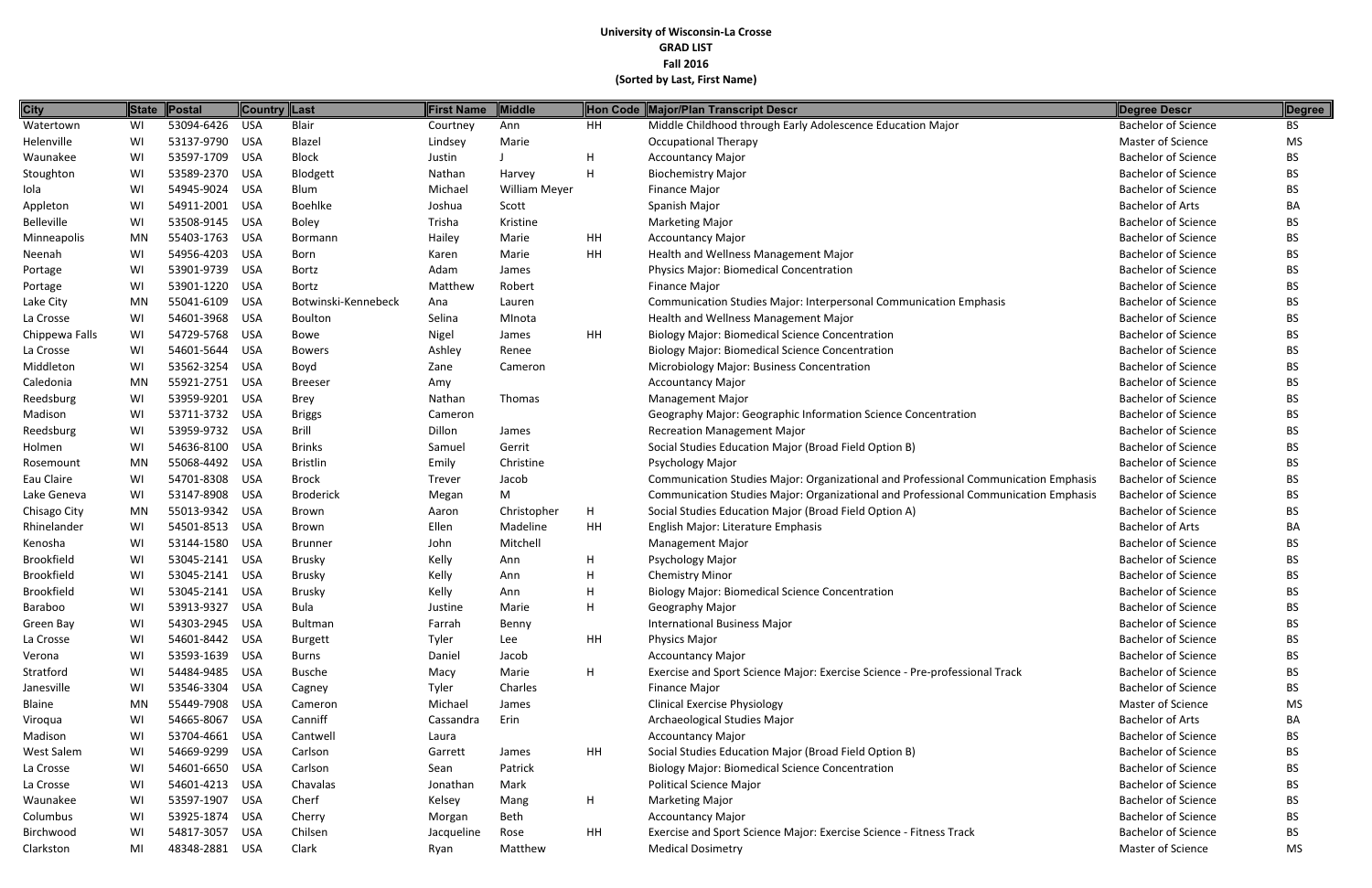| <b>City</b>             |           | State Postal   | ∥Country ∥Last |              | First Name     | Middle        |    | Hon Code Major/Plan Transcript Descr                                                | Degree Descr               | Degree      |
|-------------------------|-----------|----------------|----------------|--------------|----------------|---------------|----|-------------------------------------------------------------------------------------|----------------------------|-------------|
| Sauk City               | WI        | 53583-9527     | <b>USA</b>     | Cody         | Alesha         | Ann           |    | Psychology Major                                                                    | <b>Bachelor of Science</b> | BS          |
| Warren                  | OH        | 44484-6017     | <b>USA</b>     | Coffey       | Ashley         | <b>Briana</b> |    | <b>Medical Dosimetry</b>                                                            | Master of Science          | MS          |
| La Crosse               | WI        | 54601-2235 USA |                | Colby        | Brittany       | Monika        |    | <b>Occupational Therapy</b>                                                         | Master of Science          | <b>MS</b>   |
| Racine                  | WI        | 53403-1641 USA |                | Collins      | Jazlyn         | Monique       |    | Psychology Major                                                                    | <b>Bachelor of Science</b> | BS.         |
| Wauwatosa               | WI        | 53225-4301 USA |                | Coppersmith  | Amanda         | Meredith      |    | Early Childhood through Middle Childhood Education Major                            | <b>Bachelor of Science</b> | <b>BS</b>   |
| Merrill                 | WI        | 54452-1215     | USA            | Cordova      | Alex           | Kenneth       |    | Middle Childhood through Early Adolescence Education Major                          | <b>Bachelor of Science</b> | <b>BS</b>   |
| <b>River Falls</b>      | WI        | 54022-8144     | USA            | Cudd         | Cole           |               |    | Exercise and Sport Science Major: Exercise Science - Pre-professional Track         | <b>Bachelor of Science</b> | <b>BS</b>   |
| Sauk City               | WI        | 53583-1257     | <b>USA</b>     | Dahir-Kanehl | Jesse          | Robert        |    | Computer Science Major                                                              | <b>Bachelor of Science</b> | <b>BS</b>   |
| Hartford                | WI        | 53027-1210 USA |                | Dallman      | Anthony        | Michael       |    | <b>Marketing Major</b>                                                              | <b>Bachelor of Science</b> | <b>BS</b>   |
| Merrill                 | WI        | 54452-2712 USA |                | David        | Lauren         | Michelle      |    | English Major: Literature Emphasis                                                  | <b>Bachelor of Arts</b>    | BA          |
| Elkhorn                 | WI        | 53121-3735     | USA            | Davis        | Nathan         | John          |    | <b>Management Major</b>                                                             | <b>Bachelor of Science</b> | <b>BS</b>   |
| Mount Horeb             | WI        | 53572-3406 USA |                | Davis        | Nichole        | Leigh         |    | <b>Biology Major</b>                                                                | <b>Bachelor of Science</b> | <b>BS</b>   |
| Mount Horeb             | WI        | 53572-3406     | <b>USA</b>     | Davis        | Nichole        | Leigh         |    |                                                                                     | <b>Bachelor of Science</b> | <b>BS</b>   |
| <b>Apple Valley</b>     | <b>MN</b> | 55124-5051 USA |                | Deinhammer   | Kelsey         | Nicole        | HH | Middle Childhood through Early Adolescence Education Major                          | <b>Bachelor of Science</b> | <b>BS</b>   |
| Cazenovia               | WI        | 53924-7154 USA |                | Deitelhoff   | Olivia         | Rose          | H  | Middle Childhood through Early Adolescence Education Major                          | <b>Bachelor of Science</b> | <b>BS</b>   |
| La Crosse               | WI        | 54601-3422     | USA            | Delap        | Travis         | Scott         |    | Psychology Major                                                                    | <b>Bachelor of Science</b> | <b>BS</b>   |
| Mukwonago               | WI        | 53149-9331 USA |                | Dellemann    | Scott          | Sheahan       |    | Communication Studies Major: Organizational and Professional Communication Emphasis | <b>Bachelor of Arts</b>    | BA          |
| Wonewoc                 | WI        | 53968-9643     | USA            | Demaskie     | Christina      | Marie         | HH | Early Childhood through Middle Childhood Education Major                            | <b>Bachelor of Science</b> | <b>BS</b>   |
| New Berlin              | WI        | 53151-5325     | USA            | Derks        | Benjamin       | Edward        |    | <b>International Business Major</b>                                                 | <b>Bachelor of Science</b> | <b>BS</b>   |
| Sheboygan               | WI        | 53083-2206     | USA            | Dielentheis  | Daniel         | Joseph        |    | <b>Physics Education Major</b>                                                      | <b>Bachelor of Science</b> | <b>BS</b>   |
| Hudson                  | WI        | 54016-7842 USA |                | Dinauer      | Ethan          | Michael       | H  | <b>Physics Major</b>                                                                | <b>Bachelor of Science</b> | <b>BS</b>   |
| Trempealeau             | WI        | 54661-8286 USA |                | Doerr        | Mitchell       | Allyn         |    | Exercise and Sport Science Major: Exercise Science - Fitness Track                  | <b>Bachelor of Science</b> | <b>BS</b>   |
| Wrightstown             | WI        | 54180-1200     | USA            | Do-Mckenzie  | <b>Brandon</b> | Philip        |    | <b>Marketing Major</b>                                                              | <b>Bachelor of Science</b> | <b>BS</b>   |
| Janesville              | WI        | 53546-2420     | USA            | Dominy       | Trevor         | Allen         |    | <b>Clinical Exercise Physiology</b>                                                 | Master of Science          | MS          |
| <b>Wisconsin Rapids</b> | WI        | 54494-8002 USA |                | Donahue      | Cassidy        | Leila         |    | <b>Management Major</b>                                                             | <b>Bachelor of Science</b> | <b>BS</b>   |
| Cedarburg               | WI        | 53012-3226     | USA            | Donaldson    | David          | Michael       | HH | <b>Finance Major</b>                                                                | <b>Bachelor of Science</b> | <b>BS</b>   |
| Eau Claire              | WI        | 54701-7607     | USA            | Dooley       | <b>Bianca</b>  |               | H  | French Major                                                                        | <b>Bachelor of Arts</b>    | BA          |
| Green Bay               | WI        | 54313-5673     | <b>USA</b>     | <b>Drevs</b> | Connor         | James         |    | Middle Childhood through Early Adolescence Education Major                          | <b>Bachelor of Science</b> | <b>BS</b>   |
| Beaver Dam              | WI        | 53916-9776     | USA            | Duarte       | Fernando       | Abel          |    | <b>Management Major</b>                                                             | <b>Bachelor of Science</b> | <b>BS</b>   |
| Beaver Dam              | WI        | 53916-9776 USA |                | Duarte       | Jacob          | Daniel        |    | Management Major                                                                    | <b>Bachelor of Science</b> | <b>BS</b>   |
| Camp Douglas            | WI        | 54618-8544 USA |                | Dulinsky     | Kristin        | Kaye          | HH | Middle Childhood through Early Adolescence Education Major                          | <b>Bachelor of Science</b> | <b>BS</b>   |
| La Crosse               | WI        | 54601-6343 USA |                | Dumke        | Talon          | Roy           |    | <b>Biology Major: Biomedical Science Concentration</b>                              | <b>Bachelor of Science</b> | <b>BS</b>   |
| La Crosse               | WI        | 54601-4256 USA |                | Dvorak       | Marina         | Rae           |    | Communication Studies Major: Organizational and Professional Communication Emphasis | <b>Bachelor of Science</b> | <b>BS</b>   |
| Grosse Ile              | MI        | 48138-1493 USA |                | Dwyer        | Kevin          | Douglas       |    | <b>Medical Dosimetry</b>                                                            | Master of Science          | MS          |
| Plymouth                | WI        | 53073-3362 USA |                | Eggert       | Jesse          | Steven        |    | <b>Therapeutic Recreation Major</b>                                                 | <b>Bachelor of Science</b> | <b>BS</b>   |
| Menomonee Falls         | WI        | 53051-7457     | USA            | Eigner       | Rachel         | Theresa       | HH | <b>Biology Education Major</b>                                                      | <b>Bachelor of Science</b> | <b>BS</b>   |
| La Crosse               | WI        | 54603-2829     | USA            | Einerson     | Keegan         | Dominic       |    | Management Major                                                                    | <b>Bachelor of Science</b> | <b>BS</b>   |
| Blair                   | WI        | 54616-9074 USA |                | Ekern        | Melinda        | Gene          |    | <b>Accountancy Major</b>                                                            | <b>Bachelor of Science</b> | <b>BS</b>   |
| La Crosse               | WI        | 54601-3174 USA |                | Elam         | Travis         | Earl-Ray      |    | Computer Science Major                                                              | <b>Bachelor of Science</b> | <b>BS</b>   |
| Hudson                  | WI        | 54016-7404 USA |                | Eller        | Hannah         | Walker        |    | Professional Development                                                            | Master of Educ - Prof Dev  | <b>MEPD</b> |
| Middleton               | WI        | 53562-2734 USA |                | Elliott      | Heaven         | Judith        |    | German Education Major (Early Childhood - Adolescence)                              | <b>Bachelor of Science</b> | <b>BS</b>   |
| Onalaska                | WI        | 54650-2415 USA |                | Ellman       | Logan          | James         |    | Finance Major                                                                       | <b>Bachelor of Science</b> | BS.         |
| Kronenwetter            | WI        | 54455-9047 USA |                | Endres       | Mariah         | Ann           |    | <b>Biology Major</b>                                                                | <b>Bachelor of Science</b> | <b>BS</b>   |
| Oconomowoc              | WI        | 53066-2891 USA |                | Eng          | Tamara         | Sulynn        |    | <b>Medical Dosimetry</b>                                                            | Master of Science          | MS          |
| Sparta                  | WI        | 54656-1206 USA |                | Engelson     | Alex           | Scott         |    | Geography Major: Environmental Science Concentration                                | <b>Bachelor of Science</b> | <b>BS</b>   |
| Wausau                  | WI        | 54403-6606 USA |                | Erickson     | Scott          | Andrew        | HH | Physics Major: Biomedical Concentration                                             | <b>Bachelor of Science</b> | <b>BS</b>   |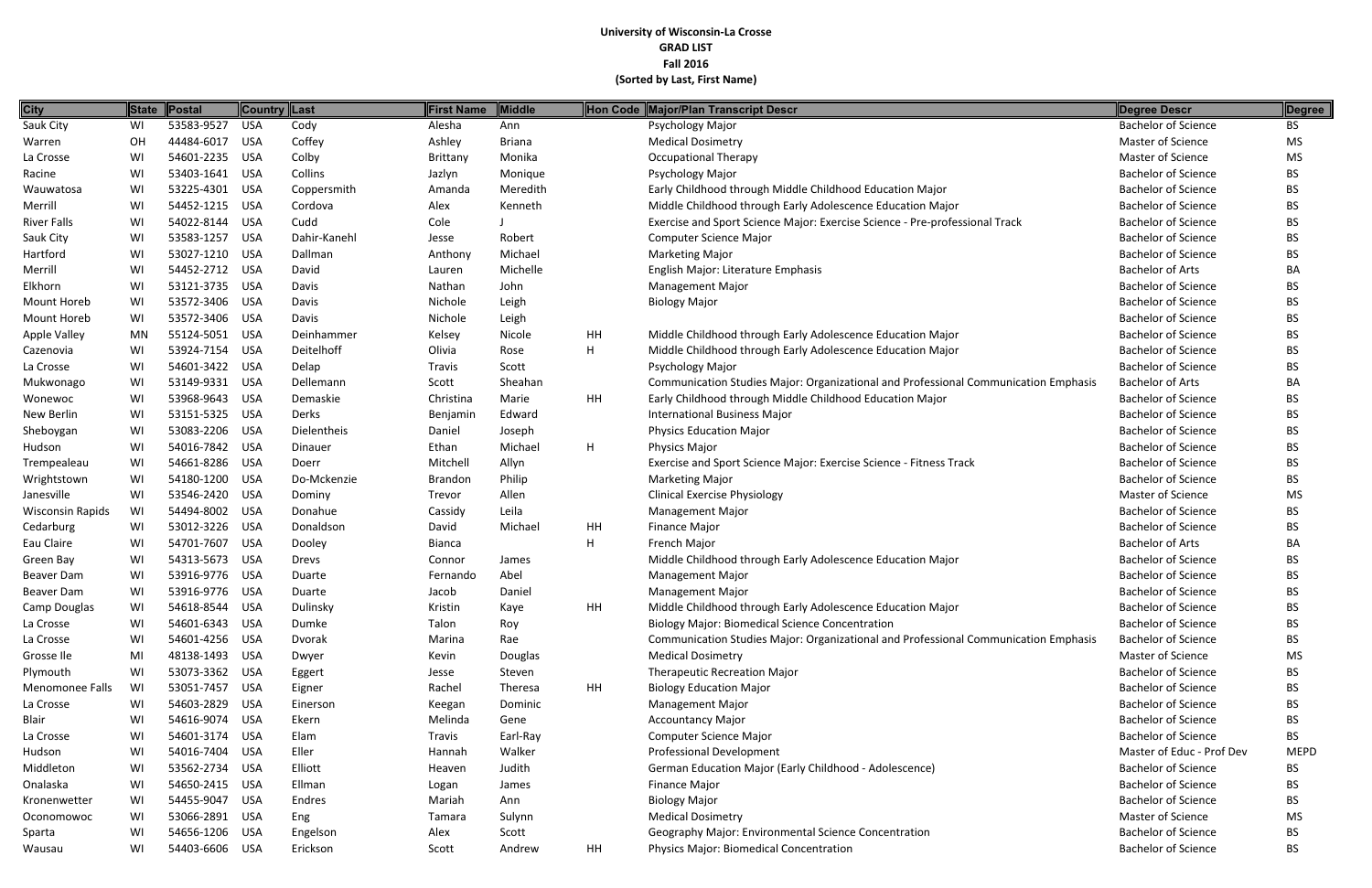| <b>City</b>  | <b>State</b> | Postal         | Country Last |              | <b>First Name</b> | <b>Middle</b> |    | Hon Code Major/Plan Transcript Descr                                                | Degree Descr               | Degree    |
|--------------|--------------|----------------|--------------|--------------|-------------------|---------------|----|-------------------------------------------------------------------------------------|----------------------------|-----------|
| Tomahawk     | WI           | 54487-1808     | <b>USA</b>   | Ernst        | Alexa             | Amelia        | HH | <b>Biology Major: Biomedical Science Concentration</b>                              | <b>Bachelor of Science</b> | <b>BS</b> |
| Muskego      | WI           | 53150-8026     | USA          | Eve          | Nicholas          | Andrew        |    | <b>Accountancy Major</b>                                                            | <b>Bachelor of Science</b> | <b>BS</b> |
| Lakeville    | MN           | 55044-6611     | <b>USA</b>   | Evers        | Hannah            | Camille       |    | French Education Major (Early Childhood - Adolescence)                              | <b>Bachelor of Science</b> | <b>BS</b> |
| De Pere      | WI           | 54115-9615     | <b>USA</b>   | Falck        | Katelyn           | Marie         |    | <b>Clinical Exercise Physiology</b>                                                 | Master of Science          | <b>MS</b> |
| Cannon Falls | <b>MN</b>    | 55009-9269     | USA          | Fales        | Holly             | Marie         |    | <b>Occupational Therapy</b>                                                         | Master of Science          | <b>MS</b> |
| Waukesha     | WI           | 53188-9510 USA |              | Feaman       | Sarah             | Marie         |    | <b>Marketing Major</b>                                                              | <b>Bachelor of Science</b> | <b>BS</b> |
| Eau Claire   | WI           | 54703-9127     | <b>USA</b>   | Feller       | David             | Marshall      | H  | <b>Biochemistry Major</b>                                                           | <b>Bachelor of Science</b> | <b>BS</b> |
| Reedsburg    | WI           | 53959-2288     | <b>USA</b>   | <b>Filus</b> | Grant             | M             | H  | Psychology Major                                                                    | <b>Bachelor of Science</b> | <b>BS</b> |
| Holmen       | WI           | 54636-8829     | <b>USA</b>   | Finch        | Nicole            | Lynn          |    | <b>Art Education Major</b>                                                          | <b>Bachelor of Science</b> | <b>BS</b> |
| Alma         | WI           | 54610-8206     | USA          | Fink         | Trevor            | Kerry         | H  | Exercise and Sport Science Major: Exercise Science - Pre-professional Track         | <b>Bachelor of Science</b> | <b>BS</b> |
| Franklin     | WI           | 53132-9156 USA |              | Fischbach    | Samantha          | Raye          |    | Microbiology Major: Biomedical Concentration                                        | <b>Bachelor of Science</b> | <b>BS</b> |
| Ellsworth    | WI           | 54011-5805     | USA          | Fischer      | Sarah             | Maire         |    | Therapeutic Recreation Major                                                        | <b>Bachelor of Science</b> | <b>BS</b> |
| Baraboo      | WI           | 53913-1594     | USA          | Fish         | Tyler             | Christopher   | H  | Exercise and Sport Science Major: Physical Education                                | <b>Bachelor of Science</b> | <b>BS</b> |
| Hudson       | WI           | 54016-8146 USA |              | Flackey      | Richelle          | Deanne        |    | <b>Political Science Major</b>                                                      | <b>Bachelor of Science</b> | <b>BS</b> |
| Waunakee     | WI           | 53597-1548 USA |              | Flinchum     | Jonathan          | Robert        | HH | Psychology Major                                                                    | <b>Bachelor of Science</b> | <b>BS</b> |
| Wausau       | WI           | 54401-9614     | <b>USA</b>   | Fochs        | Haley             | Lynn          | H  | <b>Marketing Major</b>                                                              | <b>Bachelor of Science</b> | BS        |
| Strum        | WI           | 54770-0154     | <b>USA</b>   | Fohey        | Tiffany           | Marie         | H  | Exercise and Sport Science Major: Exercise Science - Pre-professional Track         | <b>Bachelor of Science</b> | <b>BS</b> |
| Batavia      | IL           | 60510-9632     | <b>USA</b>   | Foiles       | Trevor            | Dean          |    | Archaeological Studies Major                                                        | <b>Bachelor of Science</b> | <b>BS</b> |
| Kansasville  | WI           | 53139-9555 USA |              | Folvag       | Tanner            | John          |    | <b>Political Science Major</b>                                                      | <b>Bachelor of Science</b> | <b>BS</b> |
| Avoca        | WI           | 53506-9619     | USA          | Fradette     | Erin              |               |    | <b>Marketing Major</b>                                                              | <b>Bachelor of Science</b> | <b>BS</b> |
| Randolph     | <b>MN</b>    | 55065-9529     | <b>USA</b>   | Frandrup     | Rachel            | Marie         |    | <b>Occupational Therapy</b>                                                         | Master of Science          | <b>MS</b> |
| Mukwonago    | WI           | 53149-1861     | USA          | Frank        | Jennifer          | Nicole        |    | Psychology Major                                                                    | <b>Bachelor of Science</b> | <b>BS</b> |
| Green Bay    | WI           | 54313-4201     | USA          | Fraser       | Stephanie         | Marie         |    | Therapeutic Recreation Major                                                        | <b>Bachelor of Science</b> | <b>BS</b> |
| Dodgeville   | WI           | 53533-1428     | <b>USA</b>   | Fredrich     | Jake              | Davis         |    | Finance Major                                                                       | <b>Bachelor of Science</b> | BS.       |
| Sparta       | WI           | 54656-3588     | <b>USA</b>   | Freeman      | Holly             | Amanda        |    | <b>Occupational Therapy</b>                                                         | Master of Science          | <b>MS</b> |
| Oconomowoc   | WI           | 53066-5206     | <b>USA</b>   | Fricke       | Elizabeth         | Paige         | H  | Communication Studies Major: Organizational and Professional Communication Emphasis | <b>Bachelor of Arts</b>    | BA        |
| Pewaukee     | WI           | 53072-5726     | USA          | Fritchen     | Joshua            | Ryan          |    | <b>Clinical Exercise Physiology</b>                                                 | Master of Science          | MS        |
| Kenosha      | WI           | 53140-2054     | USA          | Fuerte       | Michael           | Alan          | H  | <b>Biology Major: Environmental Science Concentration</b>                           | <b>Bachelor of Science</b> | <b>BS</b> |
| Racine       | WI           | 53402-3821     | <b>USA</b>   | Gage         | Thomas            | James         |    | Computer Science Major                                                              | <b>Bachelor of Science</b> | BS.       |
| Windsor      | ON           | <b>N8R 1L5</b> | CAN          | Garant       | Joelle            | Nicole        |    | <b>Exercise and Sport Science: Human Performance</b>                                | Master of Science          | <b>MS</b> |
| Lodi         | WI           | 53555-1461 USA |              | Gasser       | Justin            | Charles       |    | <b>Management Major</b>                                                             | <b>Bachelor of Science</b> | <b>BS</b> |
| West Salem   | WI           | 54669-1502 USA |              | Geary        | Cassie            | Ann           |    | Social Studies Education Major (Broad Field Option A)                               | <b>Bachelor of Science</b> | <b>BS</b> |
| Colgate      | WI           | 53017-9125 USA |              | Geipel       | Adam              | Jordan        |    | Computer Science Major                                                              | <b>Bachelor of Science</b> | <b>BS</b> |
| Mount Horeb  | WI           | 53572-1766 USA |              | Gempeler     | Heidi             | Nikkol        |    | Communication Studies Major: Organizational and Professional Communication Emphasis | <b>Bachelor of Arts</b>    | BA        |
| La Crescent  | MN           | 55947-1166 USA |              | Gerzsik      | Cori              |               |    | <b>Management Major</b>                                                             | <b>Bachelor of Science</b> | <b>BS</b> |
| Rochester    | MN           | 55904-5874 USA |              | Glaser       | Michael           | David         | H  | <b>Biology Major</b>                                                                | <b>Bachelor of Science</b> | <b>BS</b> |
| Kellogg      | MN           | 55945-4524 USA |              | Glomski      | Joseph            | Philip        | H  | <b>Public Administration Major</b>                                                  | <b>Bachelor of Science</b> | <b>BS</b> |
| Muskego      | WI           | 53150-8146 USA |              | Goane        | Katherine         | Lynn          | H  | Spanish Education Major (Early Childhood - Adolescence)                             | <b>Bachelor of Science</b> | <b>BS</b> |
| Withee       | WI           | 54498-8603 USA |              | Goerlitz     | Aleyna            |               | HH | <b>Biology Major</b>                                                                | <b>Bachelor of Science</b> | <b>BS</b> |
| Eau Claire   | WI           | 54703-0684 USA |              | Gostomski    | Nicole            | Anne          |    | <b>Management Major</b>                                                             | <b>Bachelor of Science</b> | <b>BS</b> |
| Johnsburg    | IL           | 60051-8904     | USA          | Graef        | Taylor            | Anne          |    | Microbiology Major: Biomedical Concentration                                        | <b>Bachelor of Science</b> | <b>BS</b> |
| Colgate      | WI           | 53017-9575 USA |              | Graham       | Jennifer          |               |    | <b>Marketing Major</b>                                                              | <b>Bachelor of Science</b> | <b>BS</b> |
| Holmen       | WI           | 54636-9748 USA |              | Greco        | David             | Angelo        |    | Physics Major: Business Concentration                                               | <b>Bachelor of Science</b> | <b>BS</b> |
| La Crosse    | WI           | 54601-3829 USA |              | Greengrass   | Krista            | Summer        |    | Microbiology Major: Environmental Science Concentration                             | <b>Bachelor of Science</b> | <b>BS</b> |
| Green Bay    | WI           | 54311-5810 USA |              | Greenwood    | Kara              | Kimberly      |    | Physics Major                                                                       | <b>Bachelor of Science</b> | <b>BS</b> |
| Mukwonago    | WI           | 53149-8885 USA |              | Greenwood    | Miranda           |               |    | Psychology Major                                                                    | <b>Bachelor of Science</b> | <b>BS</b> |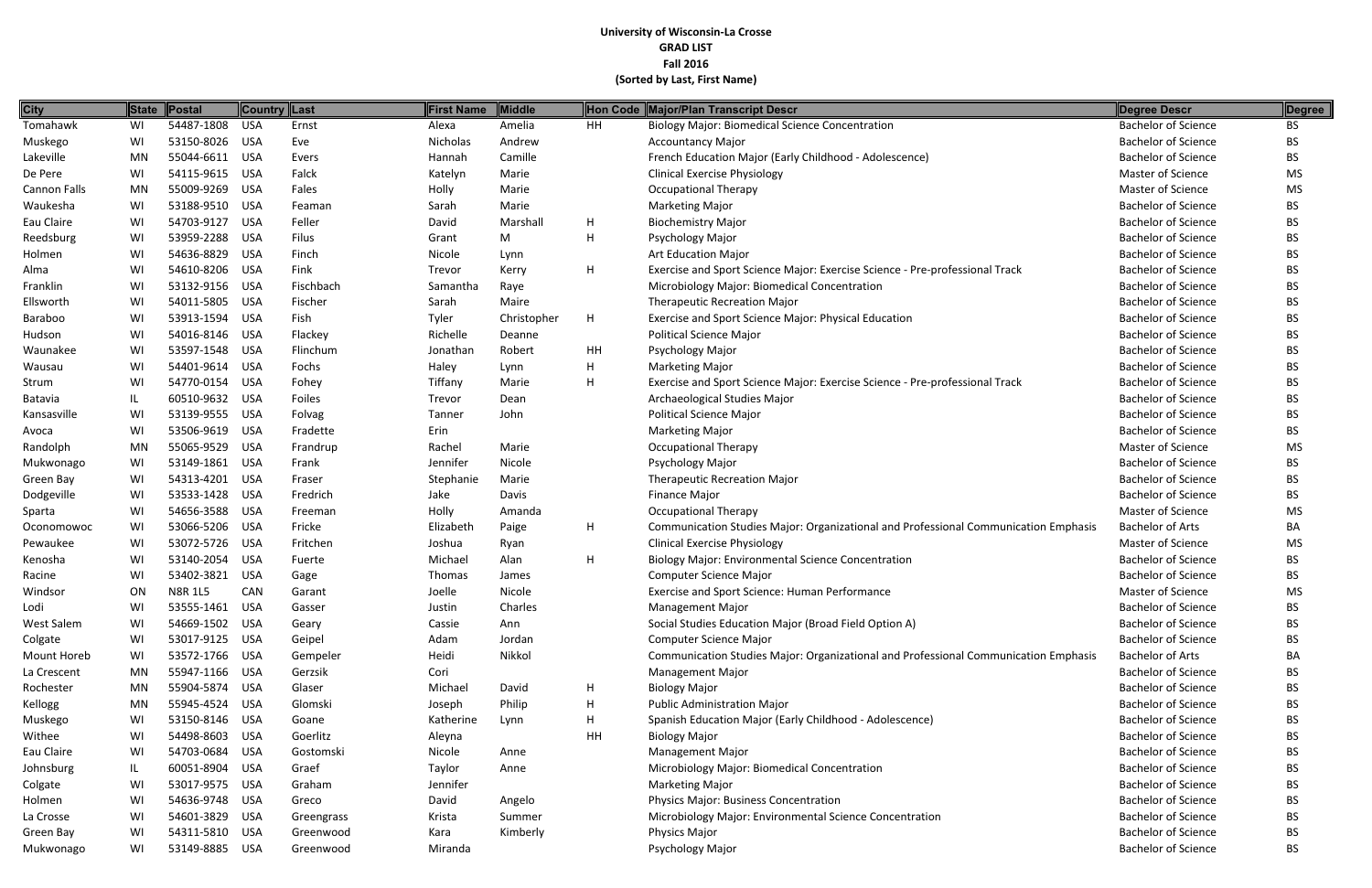| <b>City</b>                |           | State Postal                     | ∥Country ∥Last |                | <b>First Name</b> | <b>Middle</b>        |    | Hon Code Major/Plan Transcript Descr                                                | Degree Descr                       | Degree      |
|----------------------------|-----------|----------------------------------|----------------|----------------|-------------------|----------------------|----|-------------------------------------------------------------------------------------|------------------------------------|-------------|
| La Crosse                  | WI        | 54601-3712                       | <b>USA</b>     | Grosvold       | Taylor            | Leigh                |    | <b>Biology Major</b>                                                                | <b>Bachelor of Science</b>         | <b>BS</b>   |
| Mondovi                    | WI        | 54755-6817                       | <b>USA</b>     | Gruber         | McKenna           | Kate                 | HH | <b>Biology Major</b>                                                                | <b>Bachelor of Science</b>         | <b>BS</b>   |
| Beijing                    |           | 100022                           | <b>CHN</b>     | Guan           | Yu                |                      |    | <b>Mathematics Major</b>                                                            | <b>Bachelor of Science</b>         | <b>BS</b>   |
| Beijing                    |           | 100022                           | <b>CHN</b>     | Guan           | Yu                |                      |    | <b>Computer Science Minor</b>                                                       | <b>Bachelor of Science</b>         | BS          |
| Eau Claire                 | WI        | 54703-1817                       | <b>USA</b>     | Gumness        | Greta             | Catherine            |    | Exercise and Sport Science Major: Physical Education                                | <b>Bachelor of Science</b>         | <b>BS</b>   |
| Green Bay                  | WI        | 54313-6770 USA                   |                | Gutekunst      | <b>Brian</b>      | Willis               |    | Exercise and Sport Science Major: Sport Management                                  | <b>Bachelor of Science</b>         | <b>BS</b>   |
| De Forest                  | WI        | 53532-1612 USA                   |                | Haack          | Gwendolyn         | Angela               |    | Sociology Major                                                                     | <b>Bachelor of Science</b>         | <b>BS</b>   |
| Prairie du Sac             | WI        | 53578-9787                       | USA            | Haasl          | Alyx              | Marie                |    | <b>Medical Dosimetry</b>                                                            | Master of Science                  | <b>MS</b>   |
| Stoddard                   | WI        | 54658-9720                       | <b>USA</b>     | Hackett        | Carson            | <b>Richard Lewis</b> |    | Physics Major                                                                       | <b>Bachelor of Science</b>         | <b>BS</b>   |
| Menasha                    | WI        | 54952-1637                       | <b>USA</b>     | Hackmaster     | Leah              | Mary                 |    | <b>Recreation Management Major</b>                                                  | <b>Bachelor of Science</b>         | <b>BS</b>   |
| New London                 | WI        | 54961-2521                       | <b>USA</b>     | Hager          | Erin              | Beth                 |    | Communication Studies Major: Organizational and Professional Communication Emphasis | <b>Bachelor of Arts</b>            | BA          |
|                            | WI        | 54747-9608                       | USA            | Halama         | <b>Brianna</b>    | Danielle             | HH | <b>Therapeutic Recreation Major</b>                                                 | <b>Bachelor of Science</b>         | <b>BS</b>   |
| Independence<br>New Berlin | WI        | 53151-5834                       | <b>USA</b>     | Hale           | Emma              |                      |    | Sociology Major                                                                     | <b>Bachelor of Arts</b>            | BA          |
| Brownsville                | WI        | 53006                            | <b>USA</b>     | Halley         | Ellyn             | Jianqiang<br>Grace   | H  | Exercise and Sport Science Major: Exercise Science - Pre-professional Track         | <b>Bachelor of Science</b>         | <b>BS</b>   |
|                            |           | 53578-1069                       |                |                |                   | David                |    |                                                                                     | Master of Software Engineering MSE |             |
| Prairie du Sac             | WI        | 53546-1188 USA                   | <b>USA</b>     | <b>Halling</b> | Henry             |                      |    | Software Engineering                                                                |                                    |             |
| Janesville                 | WI        |                                  |                | Hanewold       | Shelby            | Lynn                 |    | Psychology Major                                                                    | <b>Bachelor of Science</b>         | BS.         |
| Grafton                    | WI        | 53024-2126 USA<br>54942-9651 USA |                | Hanney         | Caitlin           | Nicole               | H  | Middle Childhood through Early Adolescence Education Major                          | <b>Bachelor of Science</b>         | <b>BS</b>   |
| Greenville                 | WI        |                                  |                | Hannus         | Dallas            | John                 | H  | Psychology Major                                                                    | <b>Bachelor of Arts</b>            | BA          |
| Eden Prairie               | <b>MN</b> | 55346-2005                       | <b>USA</b>     | Hansen         | Carly             | Lauren               | H  | Middle Childhood through Early Adolescence Education Major                          | <b>Bachelor of Science</b>         | BS          |
| Little Canada              | <b>MN</b> | 55109-1903                       | <b>USA</b>     | Hansen         | Olivia            | Nicole               | HH | Psychology Major                                                                    | <b>Bachelor of Science</b>         | BS          |
| Dodgeville                 | WI        | 53533-1179 USA                   |                | Hanson         | Payton            | Neil                 |    | <b>Accountancy Major</b>                                                            | <b>Bachelor of Science</b>         | <b>BS</b>   |
| Worthington                | MN        | 56187-1126                       | USA            | Harberts       | Tiffany           | Kay                  |    | Psychology Major                                                                    | <b>Bachelor of Science</b>         | <b>BS</b>   |
| Grafton                    | WI        | 53024-2711 USA                   |                | Harding        | Kalene            | Alexandra            |    | Psychology Major                                                                    | <b>Bachelor of Science</b>         | <b>BS</b>   |
| Minong                     | WI        | 54859-9150                       | USA            | <b>Harings</b> | Teagen            | Jaye-Marie           |    | <b>Biology Major</b>                                                                | <b>Bachelor of Science</b>         | <b>BS</b>   |
| Chanhassen                 | <b>MN</b> | 55317-8564                       | <b>USA</b>     | Harmon         | Justin            | Thomas               |    | Finance Major                                                                       | <b>Bachelor of Science</b>         | <b>BS</b>   |
| Mahtomedi                  | <b>MN</b> | 55115-2027                       | <b>USA</b>     | Harned         | Katelin           | Elizabeth            |    | <b>International Business Major</b>                                                 | <b>Bachelor of Science</b>         | <b>BS</b>   |
| Fitchburg                  | WI        | 53711-5286                       | <b>USA</b>     | Hatfield       | <b>Brian</b>      | Wayne                |    | Geography Major: Geographic Information Science Concentration                       | <b>Bachelor of Science</b>         | <b>BS</b>   |
| Sun Prairie                | WI        | 53590-7007                       | <b>USA</b>     | Havel          | Tyler             | John                 |    | Exercise and Sport Science Major: Exercise Science - Fitness Track                  | <b>Bachelor of Science</b>         | <b>BS</b>   |
| Mondovi                    | WI        | 54755-1033                       | <b>USA</b>     | Hayes          | Bailey            | Kay                  | HH | <b>Biology Major: Biomedical Science Concentration</b>                              | <b>Bachelor of Science</b>         | <b>BS</b>   |
| Onalaska                   | WI        | 54650-8254                       | <b>USA</b>     | Hegge          | Rebecca           | Rae                  |    | <b>Professional Development</b>                                                     | Master of Educ - Prof Dev          | <b>MEPD</b> |
| Rogers                     | <b>MN</b> | 55374-9160 USA                   |                | Heikkinen      | Kirsten           | Jo                   | HH | <b>Mathematics Major</b>                                                            | <b>Bachelor of Science</b>         | <b>BS</b>   |
| Verona                     | WI        | 53593-9094 USA                   |                | Heindl         | James             | David                | HH | <b>Biochemistry Major</b>                                                           | <b>Bachelor of Science</b>         | <b>BS</b>   |
| Cottage Grove              | WI        | 53527-9151 USA                   |                | Heinrich       | Brandon           | Ray                  |    | Computer Science Major                                                              | <b>Bachelor of Science</b>         | <b>BS</b>   |
| Spring Green               | WI        | 53588-9701 USA                   |                | Heinz          | Haley             | Jo                   | HH | Middle Childhood through Early Adolescence Education Major                          | <b>Bachelor of Science</b>         | <b>BS</b>   |
| Onalaska                   | WI        | 54650-9256 USA                   |                | Heiring        | Heidi             | M                    |    | <b>Special Education</b>                                                            | Master of Science in Education     | <b>MSED</b> |
| Arlington                  | WI        | 53911-0105 USA                   |                | Hellenbrand    | Elizabeth         | Lynn                 | H  | Early Childhood through Middle Childhood Education Major                            | <b>Bachelor of Science</b>         | <b>BS</b>   |
| Rochester                  | IN        | 46975-7275 USA                   |                | Heller         | Kelsey            | LeeAnn               |    | <b>Political Science Major</b>                                                      | <b>Bachelor of Arts</b>            | BA          |
| Cashton                    | WI        | 54619-8222 USA                   |                | Hemmersbach    | Matthew           | John                 |    | Finance Major                                                                       | <b>Bachelor of Science</b>         | <b>BS</b>   |
| Kennan                     | WI        | 54537-9516 USA                   |                | Henderson      | Cody              | Albert               |    | <b>Biology Major: Environmental Science Concentration</b>                           | <b>Bachelor of Science</b>         | <b>BS</b>   |
| Emerald                    | WI        | 54013-7917 USA                   |                | Hennessy       | Hailee            | Ann                  |    | Archaeological Studies Major                                                        | <b>Bachelor of Science</b>         | <b>BS</b>   |
| Middleton                  | WI        | 53562-1256 USA                   |                | Hensen         | Alyssa            | Kristine             |    | Art Major                                                                           | <b>Bachelor of Science</b>         | <b>BS</b>   |
| La Crosse                  | WI        | 54601-5577 USA                   |                | Herrmann       | David             | Nicholas             |    | <b>Recreation Management Major</b>                                                  | <b>Bachelor of Science</b>         | BS          |
| <b>Wisconsin Rapids</b>    | WI        | 54494-5345 USA                   |                | Hess           | Alexis            | Nicole               | HH | <b>Management Major</b>                                                             | <b>Bachelor of Science</b>         | <b>BS</b>   |
| Medford                    | WI        | 54451-1167 USA                   |                | Hierlmeier     | Alex              | Cole                 | H  | <b>Marketing Major</b>                                                              | <b>Bachelor of Science</b>         | <b>BS</b>   |
| Andover                    | MN        | 55304-3864 USA                   |                | Hinnenkamp     | <b>Brianna</b>    | Lynn                 |    | Exercise and Sport Science Major: Exercise Science - Pre-professional Track         | <b>Bachelor of Science</b>         | BS          |
| Onalaska                   | WI        | 54650-8233 USA                   |                | Hinytzke       | Caitlynn          | Alyssa               | H  | Early Childhood through Middle Childhood Education Major                            | <b>Bachelor of Science</b>         | <b>BS</b>   |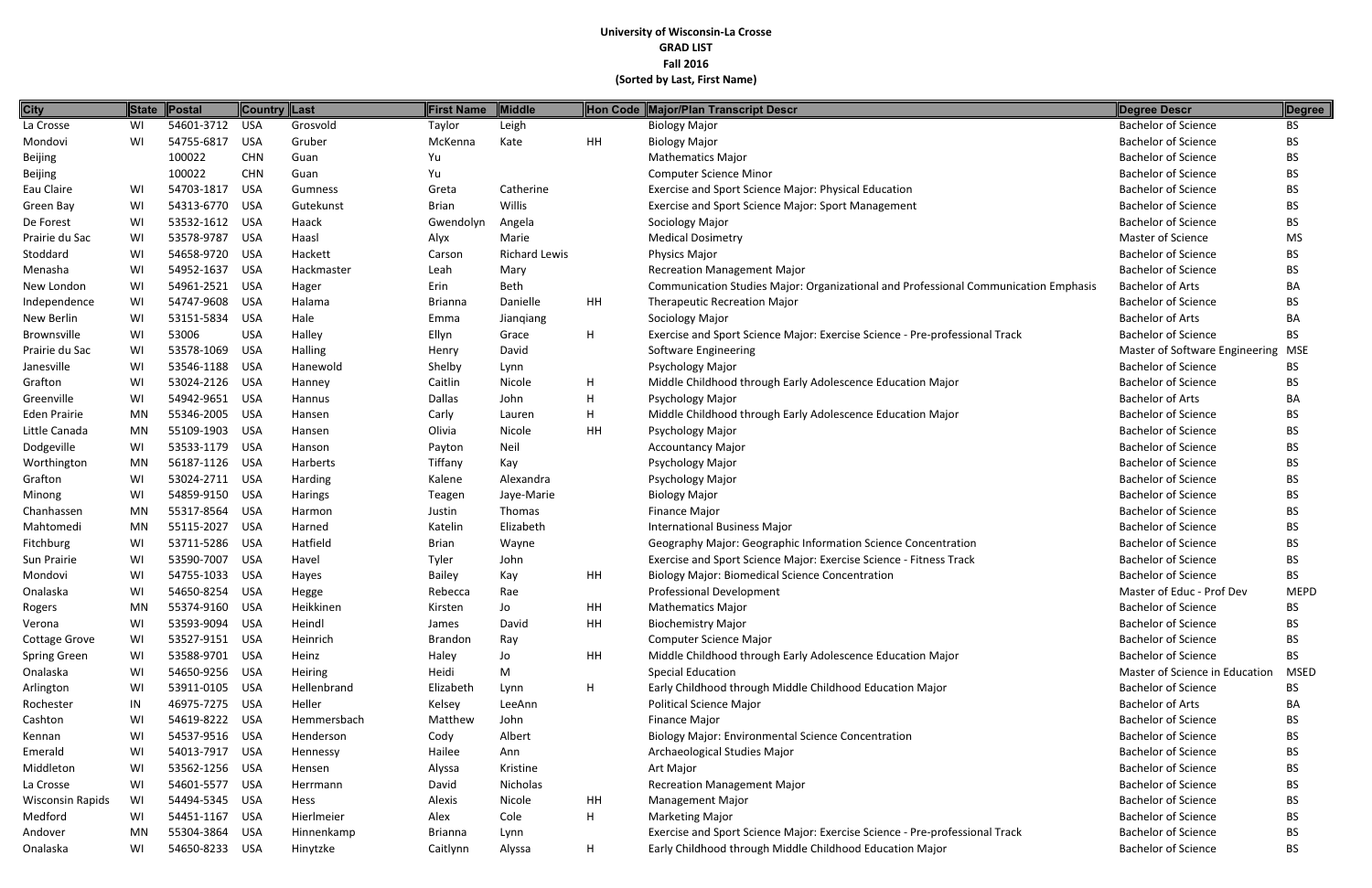| <b>City</b>          | <b>State</b> | Postal         | Country Last |             | First Name     | Middle               |    | Hon Code Major/Plan Transcript Descr                                                | Degree Descr               | Degree      |
|----------------------|--------------|----------------|--------------|-------------|----------------|----------------------|----|-------------------------------------------------------------------------------------|----------------------------|-------------|
| Eau Claire           | WI           | 54701-7160     | <b>USA</b>   | Hodel       | Michael        | James                |    | Health Education: School Health Education                                           | <b>Master of Science</b>   | <b>MS</b>   |
| Apple Valley         | MN           | 55124-4535 USA |              | Hoeppner    | Jarret         | Colton               |    | <b>History Major</b>                                                                | <b>Bachelor of Science</b> | <b>BS</b>   |
| New London           | WI           | 54961-8202     | <b>USA</b>   | Hogan       | Marissa        | Jo                   |    | Spanish Major                                                                       | <b>Bachelor of Arts</b>    | BA          |
| Chippewa Falls       | WI           | 54729-4858     | <b>USA</b>   | Holldorf    | Emily          | Ann                  | H  | <b>Marketing Major</b>                                                              | <b>Bachelor of Science</b> | <b>BS</b>   |
| <b>Stevens Point</b> | WI           | 54481-4426     | <b>USA</b>   | Holloway    | Corey          | Daniel               |    | Music Major: Choral Emphasis                                                        | <b>Bachelor of Science</b> | <b>BS</b>   |
| Eau Claire           | WI           | 54701-7521 USA |              | Hood        | Haley          | Marie                |    | <b>Biology Major</b>                                                                | <b>Bachelor of Science</b> | <b>BS</b>   |
| Pewaukee             | WI           | 53072-3157     | <b>USA</b>   | Hopkins     | Sara           | Ann                  | H  | Psychology Major                                                                    | <b>Bachelor of Science</b> | <b>BS</b>   |
| La Crosse            | WI           | 54601-2913     | <b>USA</b>   | Horton      | Scott          | Keith                |    | <b>Music Major: Theory Emphasis</b>                                                 | <b>Bachelor of Arts</b>    | BA          |
| Adams                | MN           | 55909-8514     | <b>USA</b>   | Hose        | Nicole         | Renee                |    | Communication Studies Major: Organizational and Professional Communication Emphasis | <b>Bachelor of Science</b> | <b>BS</b>   |
| Green Bay            | WI           | 54311-5554     | <b>USA</b>   | Houge       | Timothy        | Lee                  |    | <b>History Major</b>                                                                | <b>Bachelor of Science</b> | <b>BS</b>   |
| Neenah               | WI           | 54956-8960     | <b>USA</b>   | Houselog    | Kathryn        | Mae                  | H  | Middle Childhood through Early Adolescence Education Major                          | <b>Bachelor of Science</b> | BS.         |
| Winona               | MN           | 55987-6501     | <b>USA</b>   | Hudson      | Anna           | Jane                 |    | Community Health Education: Public Health                                           | Master of Public Health    | <b>MPH</b>  |
| Elgin                | MN           | 55932-5284     | <b>USA</b>   | Hugstad     | Luke           | Michael              | H  | <b>Accountancy Major</b>                                                            | <b>Bachelor of Science</b> | BS.         |
| De Pere              | WI           | 54115-3660     | <b>USA</b>   | Huisheere   | Katie          | Rose                 | HH | Middle Childhood through Early Adolescence Education Major                          | <b>Bachelor of Science</b> | BS.         |
| Aiken                | <b>SC</b>    | 29803-7813     | <b>USA</b>   | Jacobs      | Destiny        |                      |    | <b>Medical Dosimetry</b>                                                            | <b>Master of Science</b>   | MS          |
| Spring Green         | WI           | 53588-9009     | <b>USA</b>   | Jacobson    | <b>Travis</b>  | Austin               |    | <b>Biology Major: Biomedical Science Concentration</b>                              | <b>Bachelor of Science</b> | <b>BS</b>   |
| Augusta              | GA           | 30909-7815     | <b>USA</b>   | James       | Shands         |                      |    | <b>Medical Dosimetry</b>                                                            | Master of Science          | <b>MS</b>   |
| Camp Douglas         | WI           | 54618-8539     | <b>USA</b>   | Jaromin     | Alexander      | Henry                | H  | <b>Physics Major</b>                                                                | <b>Bachelor of Science</b> | <b>BS</b>   |
| Le Roy               | MN           | 55951-1228     | <b>USA</b>   | Jennings    | Jaye           | Richard              |    | <b>Occupational Therapy</b>                                                         | Master of Science          | <b>MS</b>   |
| Green Bay            | WI           | 54313-6164     | <b>USA</b>   | Jenquin     | Ryan           | Jeffrey              |    | Middle Childhood through Early Adolescence Education Major                          | <b>Bachelor of Science</b> | <b>BS</b>   |
| Waterford            | WI           | 53185-4512 USA |              | Johnson     | Alexander      | Ivan                 |    | <b>English Major: Rhetoric and Writing Emphasis</b>                                 | <b>Bachelor of Arts</b>    | BA          |
| Hudson               | WI           | 54016-7762     | <b>USA</b>   | Johnson     | Allison        | Rae                  | HH | Art Major                                                                           | <b>Bachelor of Science</b> | <b>BS</b>   |
| Luck                 | WI           | 54853-3519     | <b>USA</b>   | Johnson     | Ashley         | Loren                | H  | <b>Marketing Major</b>                                                              | <b>Bachelor of Science</b> | <b>BS</b>   |
| <b>River Falls</b>   | WI           | 54022-4610     | <b>USA</b>   | Johnson     | Ellis          | Clark                |    | Chemistry Major: ACS Certification                                                  | <b>Bachelor of Science</b> | BS.         |
| La Crosse            | WI           | 54601-4967     | <b>USA</b>   | Johnson     | Livia          | Kathryn              |    | <b>Professional Development</b>                                                     | Master of Educ - Prof Dev  | <b>MEPD</b> |
| Sun Prairie          | WI           | 53590-7056 USA |              | Johnson     | Megan          | Marie                | H  | <b>Biology Major: Biomedical Science Concentration</b>                              | <b>Bachelor of Science</b> | <b>BS</b>   |
| La Crosse            | WI           | 54601-4145     | <b>USA</b>   | Johnson     | Noah           | <b>Mitchell Kane</b> |    | <b>Finance Major</b>                                                                | <b>Bachelor of Science</b> | <b>BS</b>   |
| Rhinelander          | WI           | 54501-9752     | <b>USA</b>   | Jones       | Mackenzie      | Claire               |    | Psychology Major                                                                    | <b>Bachelor of Arts</b>    | BA          |
| Holmen               | WI           | 54636-9304     | <b>USA</b>   | Jostad      | Esten          | Thomas               |    | Finance Major                                                                       | <b>Bachelor of Science</b> | <b>BS</b>   |
| Rochester            | <b>MN</b>    | 55906-5434     | <b>USA</b>   | Joswiak     | Thomas         | Charles              |    | Geography Major: Geographic Information Science Concentration                       | <b>Bachelor of Science</b> | <b>BS</b>   |
| Saint Michael        | MN           | 55376-9555 USA |              | Kalk        | Kenneth        | James                | HH | <b>Finance Major</b>                                                                | <b>Bachelor of Science</b> | <b>BS</b>   |
| Medford              | WI           | 54451-8772     | USA          | Kalmon      | Emily          | Margaret             |    | <b>Biology Education Major</b>                                                      | <b>Bachelor of Science</b> | BS.         |
| <b>Baglung</b>       |              | 00977          | <b>NPL</b>   | Kandel      | Suresh         | Raj                  |    | Microbiology: Clinical Microbiology Emphasis                                        | Master of Science          | MS          |
| Johnson Creek        | WI           | 53038-9454     | <b>USA</b>   | Kapitz      | Kendra         | Jude                 |    | Psychology Major                                                                    | <b>Bachelor of Arts</b>    | BA          |
| Milwaukee            | WI           | 53220-1628     | USA          | Kapkeo      | Villavanh      |                      |    | Psychology Major                                                                    | <b>Bachelor of Science</b> | <b>BS</b>   |
| Monroe               | WI           | 53566-9449     | USA          | Karlen      | <b>Brianna</b> | Lynn                 |    | <b>Marketing Major</b>                                                              | <b>Bachelor of Science</b> | <b>BS</b>   |
| Appleton             | WI           | 54915-8734 USA |              | Kassel      | Anndrea        | Michelle             |    | Communication Studies Major: Organizational and Professional Communication Emphasis | <b>Bachelor of Arts</b>    | BA          |
| Evansville           | WI           | 53536-8601 USA |              | Katzenmeyer | Morgan         | Lynn                 | H  | <b>Biology Major</b>                                                                | <b>Bachelor of Science</b> | <b>BS</b>   |
| West Bend            | WI           | 53095-5030 USA |              | Kauth       | Kathryn        | Leigh                |    | Psychology Major                                                                    | <b>Bachelor of Science</b> | <b>BS</b>   |
| Boscobel             | WI           | 53805-1023     | <b>USA</b>   | Keller      | Jordan         | Elizabeth            | HH | <b>Therapeutic Recreation Major</b>                                                 | <b>Bachelor of Science</b> | <b>BS</b>   |
| Rochester            | MN           | 55906-4252 USA |              | Kelly       | Katie          | Ann                  |    | <b>Accountancy Major</b>                                                            | <b>Bachelor of Science</b> | <b>BS</b>   |
| Rosemount            | MN           | 55068-4362 USA |              | Kemmet      | Alexandra      | Jean                 | H  | <b>Accountancy Major</b>                                                            | <b>Bachelor of Science</b> | BS.         |
| Lisbon               | WI           | 53089-3404 USA |              | Kemp        | Justin         |                      |    | <b>Marketing Major</b>                                                              | <b>Bachelor of Science</b> | <b>BS</b>   |
| Middleton            | WI           | 53562-5252 USA |              | Kern        | Alexandra      |                      |    | <b>Clinical Exercise Physiology</b>                                                 | Master of Science          | MS          |
| Salem                | WI           | 53168-9258 USA |              | Kerr        | Caroline       | Janet                |    | Communication Studies Major: Interpersonal Communication Emphasis                   | <b>Bachelor of Arts</b>    | BA          |
| Eau Claire           | WI           | 54701-7947 USA |              | Keys        | Jocelyn        | Grace                |    | Microbiology Major: Biomedical Concentration                                        | <b>Bachelor of Science</b> | <b>BS</b>   |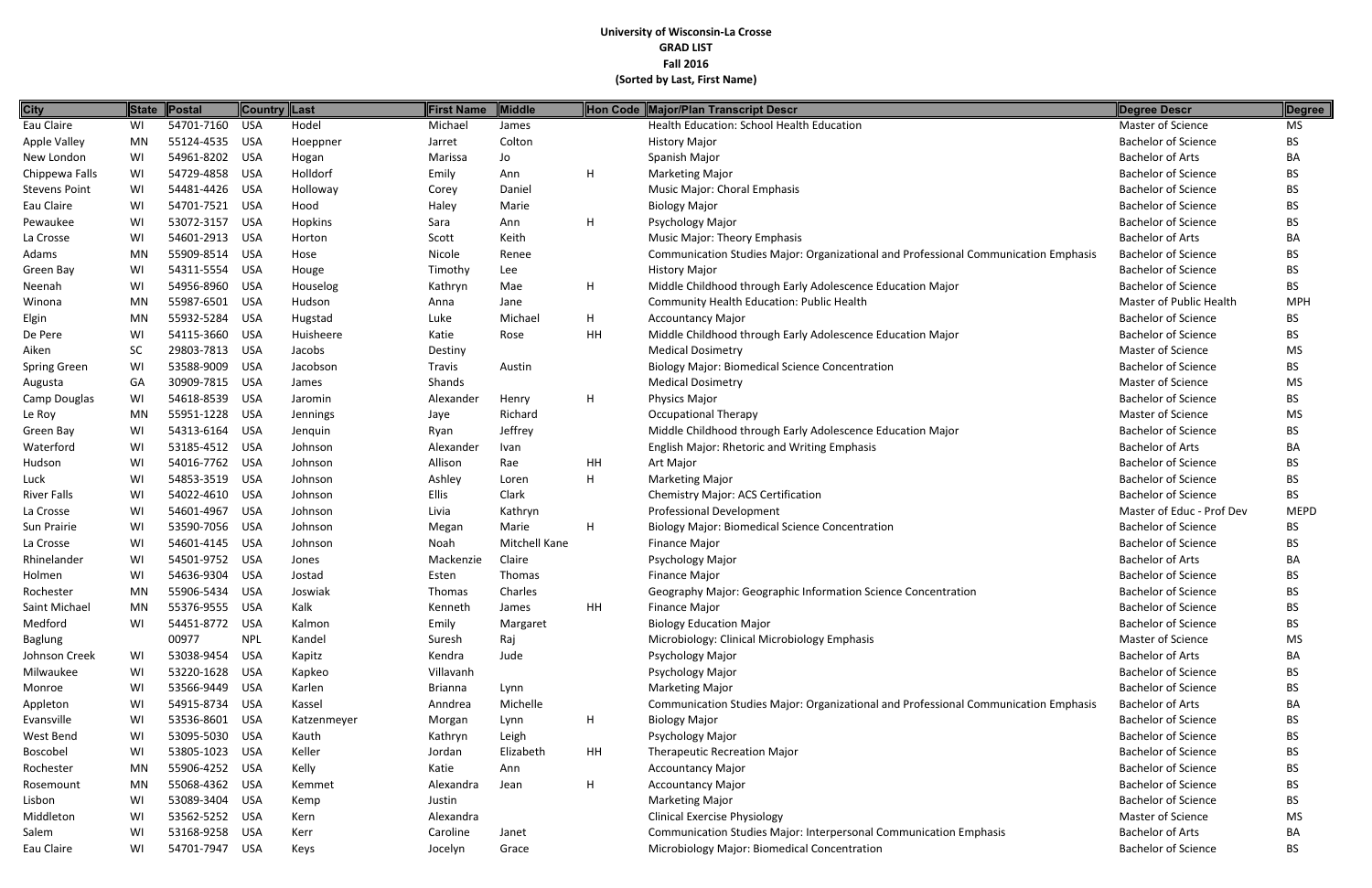| <b>City</b>            | State     | Postal         | Country Last |                        | First Name     | Middle       |    | Hon Code Major/Plan Transcript Descr                                     | Degree Descr               | Degree      |
|------------------------|-----------|----------------|--------------|------------------------|----------------|--------------|----|--------------------------------------------------------------------------|----------------------------|-------------|
| Caledonia              | WI        | 53108-9709     | <b>USA</b>   | <b>Kies</b>            | Alexandra      | Kim          |    | Psychology Major                                                         | <b>Bachelor of Science</b> | BS.         |
| Cuba City              | WI        | 53807-9743     | <b>USA</b>   | Kilburg                | Austin         | Chase        | H  | Computer Science Major                                                   | <b>Bachelor of Science</b> | <b>BS</b>   |
| Rogers                 | <b>MN</b> | 55374-4002     | <b>USA</b>   | Killian                | Nicole         | Allison      |    | <b>Communication Studies Major: Interpersonal Communication Emphasis</b> | <b>Bachelor of Arts</b>    | BA          |
| Melrose                | WI        | 54642-8256     | USA          | Kirk-Schacht           | Kaylean        |              |    | <b>Management Major</b>                                                  | <b>Bachelor of Science</b> | BS.         |
| Onalaska               | WI        | 54650-8327     | <b>USA</b>   | Kish                   | Marissa        | Christine    |    | <b>Therapeutic Recreation Major</b>                                      | <b>Bachelor of Science</b> | BS.         |
| New Ulm                | MN        | 56073-3241     | <b>USA</b>   | Kittler                | Kelsey         | Ann          |    | <b>Occupational Therapy</b>                                              | Master of Science          | <b>MS</b>   |
| Rochester              | MN        | 55902-2406     | <b>USA</b>   | Kitzmann               | Nathaniel      | Gary         | H  | <b>Biology Major: Biomedical Science Concentration</b>                   | <b>Bachelor of Science</b> | <b>BS</b>   |
| West Salem             | WI        | 54669          | <b>USA</b>   | Kjos                   | Azjja          | Alexis       |    | <b>Professional Development</b>                                          | Master of Educ - Prof Dev  | <b>MEPD</b> |
| Plainview              | MN        | 55964-1000     | <b>USA</b>   | Klassen                | Kristi         | Nicole       | HH | Middle Childhood through Early Adolescence Education Major               | <b>Bachelor of Science</b> | BS.         |
| Waukesha               | WI        | 53188-1494     | <b>USA</b>   | Klingensmith-Laplander | Eden           | Linae        | H  | Psychology Major                                                         | <b>Bachelor of Science</b> | BS.         |
| Mankato                | MN        | 56001-5244     | <b>USA</b>   | Kluender               | Monica         | Jo           |    | <b>Occupational Therapy</b>                                              | Master of Science          | <b>MS</b>   |
| Bridgewater            | VA        | 22812-1663     | <b>USA</b>   | Knapik                 | Michael        |              |    | History Major: Regional Emphasis                                         | <b>Bachelor of Science</b> | <b>BS</b>   |
| Ontario                | WI        | 54651-7583     | <b>USA</b>   | Knoll                  | Sydney         | Dawn         | HH | Sociology Major                                                          | <b>Bachelor of Science</b> | BS.         |
| La Crosse              | WI        | 54603-1542     | <b>USA</b>   | Knudson                | Chase          | Robert Lloyd |    | Computer Science Major                                                   | <b>Bachelor of Science</b> | BS.         |
| Muscoda                | WI        | 53573-8869     | <b>USA</b>   | Kolman                 | Danielle       | Nicole       |    | <b>Clinical Exercise Physiology</b>                                      | Master of Science          | <b>MS</b>   |
| Durand                 | WI        | 54736-4846     | <b>USA</b>   | Komro                  | Jack           | Joseph       | HH | <b>Biology Major: Biomedical Science Concentration</b>                   | <b>Bachelor of Science</b> | <b>BS</b>   |
| Muskego                | WI        | 53150-9209     | <b>USA</b>   | Kotnik                 | Natalie        | Marie        |    | <b>Art Education Major</b>                                               | <b>Bachelor of Science</b> | BS.         |
| New Hyde Park          | <b>NY</b> | 11040-1448     | <b>USA</b>   | Kotrba                 | Justin         |              |    | <b>Medical Dosimetry</b>                                                 | <b>Master of Science</b>   | <b>MS</b>   |
| Manawa                 | WI        | 54949-9002     | <b>USA</b>   | Kowaleski              | Lindsay        | Catherine    | HH | Spanish Education Major (Early Childhood - Adolescence)                  | <b>Bachelor of Science</b> | <b>BS</b>   |
| Dousman                | WI        | 53118-9766     | <b>USA</b>   | Kral                   | Nora           | A            |    | <b>Therapeutic Recreation Major</b>                                      | <b>Bachelor of Science</b> | <b>BS</b>   |
| Mount Horeb            | WI        | 53572-2220     | <b>USA</b>   | Krantz                 | Gretta         | Magdalene    |    | <b>Political Science Major</b>                                           | <b>Bachelor of Science</b> | <b>BS</b>   |
| Mount Horeb            | WI        | 53572-3414     | <b>USA</b>   | Kratochwill            | Lauren         | Taylor       | H  | Exercise and Sport Science Major: Sport Management                       | <b>Bachelor of Science</b> | BS.         |
| Stoughton              | WI        | 53589-4848     | <b>USA</b>   | Krause                 | Alexis         | Rae          |    | <b>Community Health Education Major</b>                                  | <b>Bachelor of Science</b> | BS.         |
| Fond du Lac            | WI        | 54935-2813     | <b>USA</b>   | Krueger                | Nathan         | Daniel       |    | Spanish Education Major (Early Childhood - Adolescence)                  | <b>Bachelor of Science</b> | BS.         |
| Onalaska               | WI        | 54650-3326     | <b>USA</b>   | Kruse                  | Stella         | Rose         |    | <b>Biology Major</b>                                                     | <b>Bachelor of Science</b> | <b>BS</b>   |
| Brookfield             | WI        | 53045-3010     | <b>USA</b>   | Krutz                  | Alecia         | Renee        | H  | Middle Childhood through Early Adolescence Education Major               | <b>Bachelor of Science</b> | <b>BS</b>   |
| Mendota Heights        | MN        | 55118-1937     | <b>USA</b>   | Kuenster               | Megan          | Marie        | H  | Middle Childhood through Early Adolescence Education Major               | <b>Bachelor of Science</b> | BS.         |
| Brookfield             | WI        | 53045-4225     | <b>USA</b>   | Kurtz                  | Benjamin       | Joseph       |    | <b>Management Major</b>                                                  | <b>Bachelor of Science</b> | BS.         |
| Onalaska               | WI        | 54650-8515     | <b>USA</b>   | Kusilek                | Katie          | Rose         |    | <b>Professional Development</b>                                          | Master of Educ - Prof Dev  | <b>MEPD</b> |
| La Crosse              | WI        | 54601-6119     | <b>USA</b>   | Kuss                   | Kody           | Austin       |    | Sociology Major                                                          | <b>Bachelor of Science</b> | <b>BS</b>   |
| La Crosse              | WI        | 54601-6119     | <b>USA</b>   | Kuss                   | Kody           | Austin       |    | <b>Psychology Minor</b>                                                  | <b>Bachelor of Science</b> | BS.         |
| La Crosse              | WI        | 54601-2241     | <b>USA</b>   | Kutzke                 | Kelsey         | Anne         | HH | Middle Childhood through Early Adolescence Education Major               | <b>Bachelor of Science</b> | BS.         |
| Blaine                 | MN        | 55434-4034     | <b>USA</b>   | Lachinski              | Brooke         | Kristine     |    | <b>Marketing Major</b>                                                   | <b>Bachelor of Science</b> | BS.         |
| Germantown             | WI        | 53022-5555     | <b>USA</b>   | Lambert                | Madeline       | Marie        | HH | Physics Major                                                            | <b>Bachelor of Science</b> | BS.         |
| Reedsburg              | WI        | 53959-1857     | <b>USA</b>   | Landon                 | <b>Brent</b>   | Andrew       |    | <b>Biology Minor</b>                                                     | <b>Bachelor of Science</b> | BS.         |
| Reedsburg              | WI        | 53959-1857     | <b>USA</b>   | Landon                 | <b>Brent</b>   | Andrew       |    | <b>Mathematics Major</b>                                                 | <b>Bachelor of Science</b> | BS.         |
| Cedarburg              | WI        | 53012-1292     | <b>USA</b>   | Lang                   | Nicole         | Ann          |    | Microbiology Major: Biomedical Concentration                             | <b>Bachelor of Science</b> | BS.         |
| Lake in the Hills      | IL.       | 60156-1121     | USA          | Larocco                | Kathryn        | Mary         |    | Geography Major: Environmental Science Concentration                     | <b>Bachelor of Science</b> | BS.         |
| Camp Douglas           | WI        | 54618-8033     | USA          | Larson                 | Adam           | Berkley      |    | Microbiology Major: Biomedical Concentration                             | <b>Bachelor of Science</b> | BS.         |
| Mapleton               | MN        | 56065-9753     | <b>USA</b>   | Larson                 | Benjamin       | Joel         |    | Finance Major                                                            | <b>Bachelor of Science</b> | BS.         |
| La Crosse              | WI        | 54601-3677     | <b>USA</b>   | Larson                 | <b>Brandon</b> |              |    | Sociology Major                                                          | <b>Bachelor of Science</b> | BS.         |
| Hugo                   | MN        | 55038-7476 USA |              | Larson                 | Lucas          | Lyn          |    | <b>Biology Major</b>                                                     | <b>Bachelor of Science</b> | BS.         |
| La Crosse              | WI        | 54601-3484     | <b>USA</b>   | Larson                 | Riley          | Antiel       | H  | Finance Major                                                            | <b>Bachelor of Science</b> | BS.         |
| La Crosse              | WI        | 54601-5159     | USA          | LaRue                  | Jared          | William      |    | Geography Major                                                          | <b>Bachelor of Science</b> | BS.         |
| <b>Richland Center</b> | WI        | 53581-8888     | <b>USA</b>   | Lavey                  | <b>Niles</b>   | Richard      |    | <b>History Major</b>                                                     | <b>Bachelor of Science</b> | BS.         |
| Reedsburg              | WI        | 53959-1434 USA |              | Leatherberry           | Emily          | Kate         |    | Psychology Major                                                         | <b>Bachelor of Science</b> | BS          |

| <b>Degree Descr</b>        | <b>Degree</b> |
|----------------------------|---------------|
| <b>Bachelor of Science</b> | <b>BS</b>     |
| <b>Bachelor of Science</b> | <b>BS</b>     |
| <b>Bachelor of Arts</b>    | BА            |
| <b>Bachelor of Science</b> | BS            |
| <b>Bachelor of Science</b> | BS.           |
| Master of Science          | MS            |
| <b>Bachelor of Science</b> | BS            |
| Master of Educ - Prof Dev  | <b>MEPD</b>   |
| <b>Bachelor of Science</b> | BS            |
| <b>Bachelor of Science</b> | BS            |
| <b>Master of Science</b>   | <b>MS</b>     |
| <b>Bachelor of Science</b> | BS            |
| <b>Bachelor of Science</b> | BS            |
| <b>Bachelor of Science</b> | BS.           |
| Master of Science          | MS            |
| <b>Bachelor of Science</b> | BS            |
| <b>Bachelor of Science</b> | BS            |
| Master of Science          | <b>MS</b>     |
| <b>Bachelor of Science</b> | BS            |
| <b>Bachelor of Science</b> | BS            |
| <b>Bachelor of Science</b> | <b>BS</b>     |
| <b>Bachelor of Science</b> | BS            |
| <b>Bachelor of Science</b> | BS            |
| <b>Bachelor of Science</b> | BS            |
| <b>Bachelor of Science</b> | BS            |
| <b>Bachelor of Science</b> | <b>BS</b>     |
| <b>Bachelor of Science</b> | <b>BS</b>     |
| <b>Bachelor of Science</b> | BS.           |
| Master of Educ - Prof Dev  | MEPD          |
| <b>Bachelor of Science</b> | BS            |
| <b>Bachelor of Science</b> | ВS            |
| <b>Bachelor of Science</b> | <b>BS</b>     |
| <b>Bachelor of Science</b> | <b>BS</b>     |
| <b>Bachelor of Science</b> | <b>BS</b>     |
| <b>Bachelor of Science</b> | <b>BS</b>     |
| <b>Bachelor of Science</b> | <b>BS</b>     |
| <b>Bachelor of Science</b> | <b>BS</b>     |
| <b>Bachelor of Science</b> | <b>BS</b>     |
| <b>Bachelor of Science</b> | <b>BS</b>     |
| <b>Bachelor of Science</b> | <b>BS</b>     |
| <b>Bachelor of Science</b> | BS            |
| <b>Bachelor of Science</b> | <b>BS</b>     |
| <b>Bachelor of Science</b> | <b>BS</b>     |
| <b>Bachelor of Science</b> | <b>BS</b>     |
| <b>Bachelor of Science</b> | <b>BS</b>     |
| <b>Bachelor of Science</b> | BS            |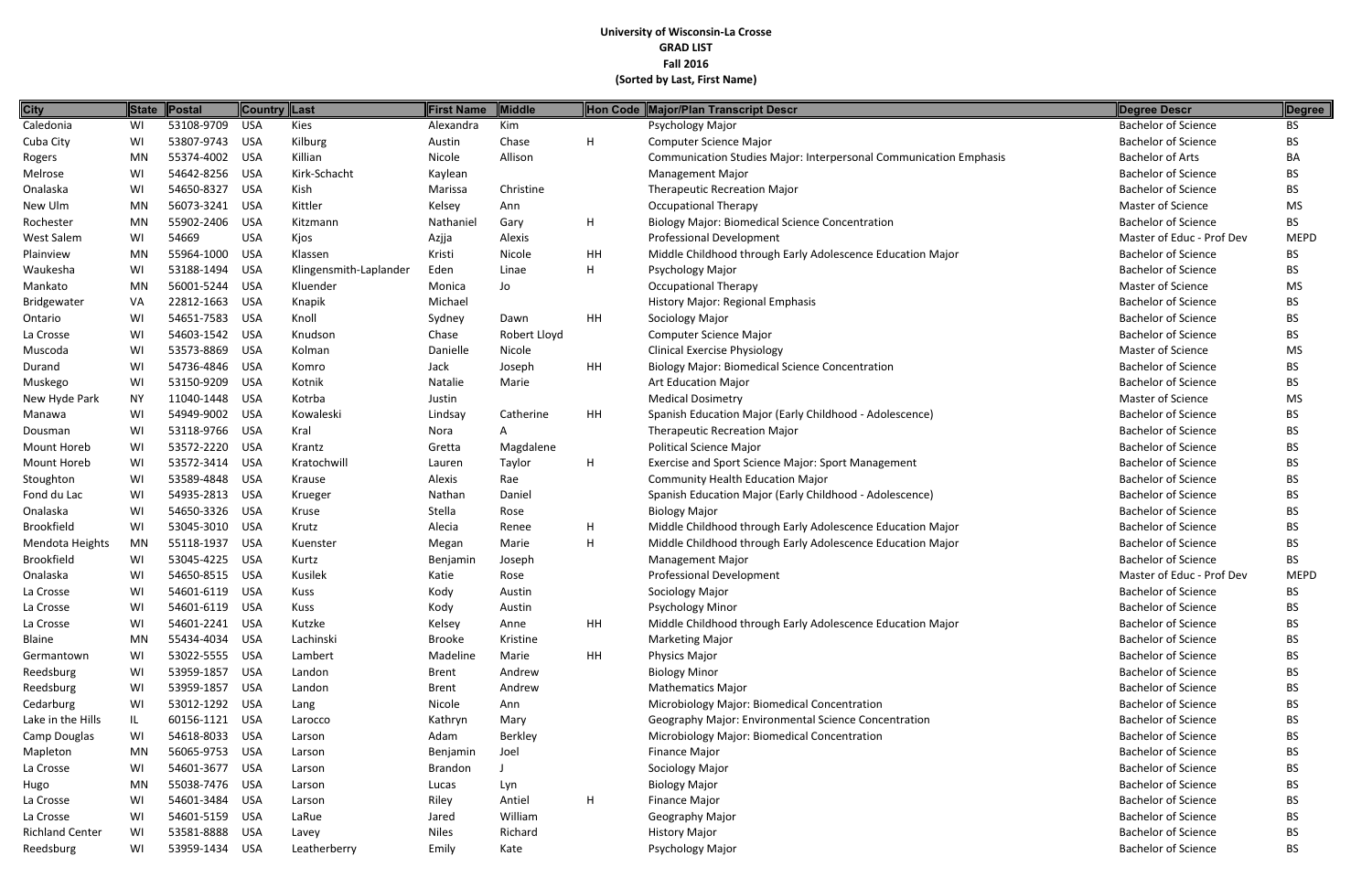| <b>City</b>          | State     | Postal         | Country Last |             | First Name     | Middle           |    | Hon Code Major/Plan Transcript Descr                                     | Degree Descr               | Degree      |
|----------------------|-----------|----------------|--------------|-------------|----------------|------------------|----|--------------------------------------------------------------------------|----------------------------|-------------|
| La Crosse            | WI        | 54601-5519     | <b>USA</b>   | Lee         | Mai            | Youa             |    | <b>Biology Major</b>                                                     | <b>Bachelor of Science</b> | <b>BS</b>   |
| New Richmond         | WI        | 54017-9419     | <b>USA</b>   | Leitzke     | Lori           | Jean             |    | <b>Professional Development</b>                                          | Master of Educ - Prof Dev  | <b>MEPD</b> |
| Burlington           | WI        | 53105-9009     | <b>USA</b>   | Lemke       | Jeremy         | Matthew          |    | <b>Accountancy Major</b>                                                 | <b>Bachelor of Science</b> | BS.         |
| Janesville           | WI        | 53545-4015     | <b>USA</b>   | Leonard     | Tad            |                  |    | Physics Major                                                            | <b>Bachelor of Science</b> | BS.         |
| Freedom              | WI        | 54913-8939     | <b>USA</b>   | Lewin       | Alexa          | <b>Brittney</b>  |    | <b>Occupational Therapy</b>                                              | Master of Science          | <b>MS</b>   |
| Qingdao              |           | 266012         | <b>CHN</b>   | Li          | Changsong      |                  |    | Computer Science Major                                                   | <b>Bachelor of Science</b> | BS.         |
| Penfield             | ΝY        | 14526-9775     | <b>USA</b>   | Li          | Joanne         |                  |    | <b>Medical Dosimetry</b>                                                 | Master of Science          | <b>MS</b>   |
| Reedsburg            | WI        | 53959-1261     | <b>USA</b>   | Lichte      | Hailee         | Anne             | HH | <b>Marketing Major</b>                                                   | <b>Bachelor of Science</b> | BS.         |
| Madison              | WI        | 53719-5247     | <b>USA</b>   | Lill        | Ellen          | Morgan           |    | <b>Management Major</b>                                                  | <b>Bachelor of Science</b> | BS.         |
| Hudson               | WI        | 54016-9278     | <b>USA</b>   | Lind        | Austin         | Randall          |    | Exercise and Sport Science: Human Performance                            | Master of Science          | <b>MS</b>   |
| Kaukauna             | WI        | 54130-3560     | <b>USA</b>   | Lindemuth   | <b>Breanna</b> | Marie            | H  | <b>English Education Major</b>                                           | <b>Bachelor of Science</b> | <b>BS</b>   |
| Stockholm            | WI        | 54769-5510     | <b>USA</b>   | Linder      | Tairen         | Sarene           |    | <b>Finance Major</b>                                                     | <b>Bachelor of Science</b> | <b>BS</b>   |
| Tomah                | WI        | 54660-6541     | <b>USA</b>   | Lindley     | Kala           | Michelle         | H  | Exercise and Sport Science Major: Physical Education                     | <b>Bachelor of Science</b> | BS.         |
| Crystal Lake         | IL        | 60014-5136     | <b>USA</b>   | Liston      | Casey          | Steven           |    | Art Major                                                                | <b>Bachelor of Science</b> | BS.         |
| Baldwin              | WI        | 54002-9364     | <b>USA</b>   | Liston      | Gabrielle      | Rose             |    | Psychology Major                                                         | <b>Bachelor of Science</b> | <b>BS</b>   |
| La Crosse            | WI        | 54601-3413     | <b>USA</b>   | Liu         | Wanli          |                  |    | <b>Finance Major</b>                                                     | <b>Bachelor of Science</b> | BS.         |
| Sparta               | WI        | 54656-2310     | <b>USA</b>   | Loeffelholz | Jonathan       | Michael          |    | Computer Science Major                                                   | <b>Bachelor of Science</b> | BS          |
| Taylor               | WI        | 54659-9707     | <b>USA</b>   | Lofgren     | Brittany       |                  |    | <b>English Major: Rhetoric and Writing Emphasis</b>                      | <b>Bachelor of Arts</b>    | BA          |
| Edinburg             | TX        | 78539-3447     | <b>USA</b>   | Longoria    | Glenda         | Lee              |    | <b>Medical Dosimetry</b>                                                 | Master of Science          | <b>MS</b>   |
| Milwaukee            | WI        | 53207-2009     | <b>USA</b>   | Loomis      | Chloe          | Florentina       |    | <b>Communication Studies Major: Interpersonal Communication Emphasis</b> | <b>Bachelor of Arts</b>    | BA          |
| Fort Atkinson        | WI        | 53538-9762     | <b>USA</b>   | Lorang      | Quinn          | Joesph           |    | <b>Finance Major</b>                                                     | <b>Bachelor of Science</b> | <b>BS</b>   |
| <b>Brillion</b>      | WI        | 54110-1709     | USA          | Lorenz      | Matthew        | Richard          | HH | <b>Accountancy Major</b>                                                 | <b>Bachelor of Science</b> | BS.         |
| Wuhan                | 42        | 430030         | <b>CHN</b>   | Lu          | Junyan         |                  |    | <b>Accountancy Major</b>                                                 | <b>Bachelor of Science</b> | BS.         |
| Green Bay            | WI        | 54304-1940     | <b>USA</b>   | Ludolph     | Rachael        | Jeanne           |    | <b>Therapeutic Recreation Major</b>                                      | <b>Bachelor of Science</b> | BS.         |
| Kiel                 | WI        | 53042-1340     | <b>USA</b>   | Lulloff     | Roman          | William          | HH | History Major: Public and Policy History Emphasis                        | <b>Bachelor of Science</b> | <b>BS</b>   |
| Soldiers Grove       | WI        | 54655-8587     | <b>USA</b>   | Lund        | Traci          | Jean             |    | <b>Marketing Major</b>                                                   | <b>Bachelor of Science</b> | BS.         |
| Menasha              | WI        | 54952-8810     | <b>USA</b>   | Lynch       | David          | Nicholas         | H  | Physics Major                                                            | <b>Bachelor of Science</b> | BS.         |
| La Crosse            | WI        | 54601-4942     | <b>USA</b>   | Macht       | Alyssa         | Emily            |    | <b>Occupational Therapy</b>                                              | Master of Science          | <b>MS</b>   |
| Marinette            | WI        | 54143-4233     | <b>USA</b>   | Mansur      | Isaac          | David Wilhelm    |    | <b>Management Major</b>                                                  | <b>Bachelor of Science</b> | ВS          |
| <b>Eden Prairie</b>  | <b>MN</b> | 55346-2027     | <b>USA</b>   | Marks       | Rebecca        | Hope             | HH | <b>Art Education Major</b>                                               | <b>Bachelor of Science</b> | BS          |
| La Crosse            | WI        | 54601-3469     | <b>USA</b>   | Marquardt   | Alexis         | Rae              | H  | <b>Biology Major</b>                                                     | <b>Bachelor of Science</b> | BS          |
| Green Bay            | WI        | 54313-5653     | <b>USA</b>   | Marquart    | Gavin          | Lee              |    | Geography Major: Environmental Science Concentration                     | <b>Bachelor of Science</b> | BS.         |
| <b>Cottage Grove</b> | WI        | 53527-8615     | <b>USA</b>   | Mathews     | Nathan         | <b>Broderick</b> |    | Archaeological Studies Major                                             | <b>Bachelor of Arts</b>    | BA          |
| West Salem           | WI        | 54669-1702     | <b>USA</b>   | Mayer       | Angeline       | Scout            |    | Communication Studies Major: Broadcast and Digital Media Emphasis        | <b>Bachelor of Arts</b>    | BA          |
| La Crosse            | WI        | 54601-9225     | USA          | McBride     | Oliver         | Vincent          |    | <b>Finance Major</b>                                                     | <b>Bachelor of Science</b> | BS.         |
| Appleton             | WI        | 54915-2553     | <b>USA</b>   | McCarthy    | Shannon        | Frances          | HH | <b>Accountancy Major</b>                                                 | <b>Bachelor of Science</b> | BS.         |
| Westfield            | WI        | 53964-8617     | <b>USA</b>   | McCartney   | Ryan           | Michael          |    | <b>Finance Major</b>                                                     | <b>Bachelor of Science</b> | BS          |
| Hartland             | WI        | 53029-8432     | <b>USA</b>   | McCullough  | Haley          | Michelle         | H  | English Major: Rhetoric and Writing Emphasis                             | <b>Bachelor of Arts</b>    | BA          |
| Germantown           | WI        | 53022-4197     | <b>USA</b>   | McDonnell   | Siobhan        | Marie            | HH | Psychology Major                                                         | <b>Bachelor of Arts</b>    | BA          |
| Madison              | WI        | 53719-4539     | USA          | McGinley    | Jacqueline     | Marie            | H  | <b>Biology Major</b>                                                     | <b>Bachelor of Science</b> | BS.         |
| Thomasville          | GA        | 31792-5399     | <b>USA</b>   | McGrath     | Matthew        | James            |    | Political Science Major                                                  | <b>Bachelor of Science</b> | BS.         |
| Sun Prairie          | WI        | 53590-9262     | <b>USA</b>   | Meinholz    | Spencer        | Damien           |    | <b>Biology Major: Biomedical Science Concentration</b>                   | <b>Bachelor of Science</b> | BS.         |
| La Crosse            | WI        | 54603-2405     | <b>USA</b>   | Melby       | Patrick        | Axel             |    | <b>Medical Dosimetry</b>                                                 | Master of Science          | <b>MS</b>   |
| Stoddard             | WI        | 54658-9062     | <b>USA</b>   | Mickelson   | Rachel         | Teresa           |    | Psychology Major                                                         | <b>Bachelor of Science</b> | BS.         |
| Greenfield           | WI        | 53220-5008     | USA          | Miller      | Drew           | G                | H  | Computer Science Major                                                   | <b>Bachelor of Science</b> | BS.         |
| <b>Fall River</b>    | WI        | 53932-9513 USA |              | Miller      | Kevin          | James            |    | <b>Computer Science Major</b>                                            | <b>Bachelor of Science</b> | <b>BS</b>   |

| <b>Degree Descr</b>        | Degree      |
|----------------------------|-------------|
| <b>Bachelor of Science</b> | BS.         |
| Master of Educ - Prof Dev  | <b>MEPD</b> |
| <b>Bachelor of Science</b> | <b>BS</b>   |
| <b>Bachelor of Science</b> | <b>BS</b>   |
| Master of Science          | MS          |
| <b>Bachelor of Science</b> | <b>BS</b>   |
| Master of Science          | <b>MS</b>   |
| <b>Bachelor of Science</b> | <b>BS</b>   |
| <b>Bachelor of Science</b> | BS          |
| Master of Science          | MS          |
| <b>Bachelor of Science</b> | <b>BS</b>   |
| <b>Bachelor of Science</b> | <b>BS</b>   |
| <b>Bachelor of Science</b> | <b>BS</b>   |
| <b>Bachelor of Science</b> | <b>BS</b>   |
| <b>Bachelor of Science</b> | BS          |
| <b>Bachelor of Science</b> | <b>BS</b>   |
| <b>Bachelor of Science</b> | <b>BS</b>   |
| <b>Bachelor of Arts</b>    | BА          |
| Master of Science          | MS          |
| <b>Bachelor of Arts</b>    | BА          |
| <b>Bachelor of Science</b> | <b>BS</b>   |
| <b>Bachelor of Science</b> | <b>BS</b>   |
| <b>Bachelor of Science</b> | <b>BS</b>   |
| <b>Bachelor of Science</b> | BS          |
| <b>Bachelor of Science</b> | <b>BS</b>   |
| <b>Bachelor of Science</b> | <b>BS</b>   |
| <b>Bachelor of Science</b> | BS          |
| Master of Science          | MS          |
| <b>Bachelor of Science</b> | <b>BS</b>   |
| <b>Bachelor of Science</b> | BS          |
| <b>Bachelor of Science</b> | <b>BS</b>   |
| <b>Bachelor of Science</b> | <b>BS</b>   |
| <b>Bachelor of Arts</b>    | BA          |
| <b>Bachelor of Arts</b>    | BA          |
| <b>Bachelor of Science</b> | <b>BS</b>   |
| <b>Bachelor of Science</b> | <b>BS</b>   |
| <b>Bachelor of Science</b> | <b>BS</b>   |
| <b>Bachelor of Arts</b>    | BA          |
| <b>Bachelor of Arts</b>    | BA          |
| <b>Bachelor of Science</b> | <b>BS</b>   |
| <b>Bachelor of Science</b> | <b>BS</b>   |
| <b>Bachelor of Science</b> | <b>BS</b>   |
| Master of Science          | MS          |
| <b>Bachelor of Science</b> | <b>BS</b>   |
| <b>Bachelor of Science</b> | <b>BS</b>   |
| Bachelor of Science        | <b>BS</b>   |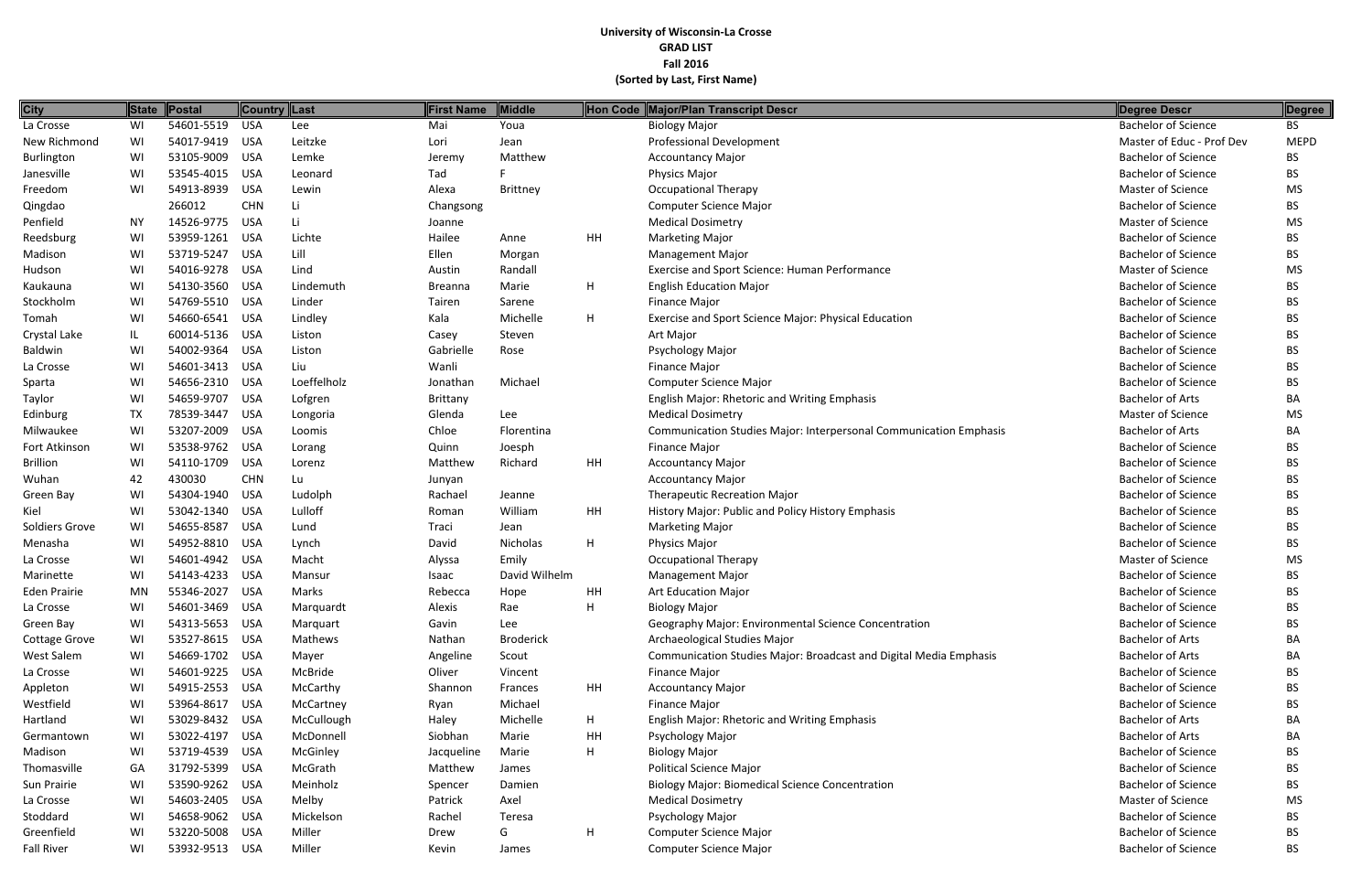| <b>City</b>              |           | State Postal   | Country Last |            | <b>First Name</b> | Middle        |    | Hon Code Major/Plan Transcript Descr                                                | Degree Descr               | Degree      |
|--------------------------|-----------|----------------|--------------|------------|-------------------|---------------|----|-------------------------------------------------------------------------------------|----------------------------|-------------|
| La Crosse                | WI        | 54603-1950     | <b>USA</b>   | Miller     | Melissa           | Sue           |    | <b>Professional Development</b>                                                     | Master of Educ - Prof Dev  | <b>MEPD</b> |
| Arpin                    | WI        | 54410-9743 USA |              | Miller     | Steven            | Robert        |    | <b>Accountancy Major</b>                                                            | <b>Bachelor of Science</b> | <b>BS</b>   |
| Boscobel                 | WI        | 53805-7912 USA |              | Mindham    | Eric              | Russell       |    | <b>Accountancy Major</b>                                                            | <b>Bachelor of Science</b> | <b>BS</b>   |
| Cambridge                | WI        | 53523-9050 USA |              | Mohoney    | Ethan             | James         |    | Art Major                                                                           | <b>Bachelor of Science</b> | <b>BS</b>   |
| Oconomowoc               | WI        | 53066-3953     | USA          | Mol        | Evan              | James         |    | <b>International Business Major</b>                                                 | <b>Bachelor of Science</b> | <b>BS</b>   |
| Denver                   | <b>NC</b> | 28037-7710 USA |              | Mondloch   | Jacob             | Nicholas      |    | <b>Management Major</b>                                                             | <b>Bachelor of Science</b> | <b>BS</b>   |
| Sun Prairie              | WI        | 53590-3828     | <b>USA</b>   | Moodie     | Thomas            | James         |    | <b>Occupational Therapy</b>                                                         | Master of Science          | <b>MS</b>   |
| Rice Lake                | WI        | 54868-1057     | USA          | Moore      | Tyler             | Andrew        | H  | Exercise and Sport Science Major: Physical Education                                | <b>Bachelor of Science</b> | <b>BS</b>   |
| Sussex                   | WI        | 53089-2573 USA |              | Mora       | Phanpanas         | Kulsawasdi    |    | <b>Management Major</b>                                                             | <b>Bachelor of Science</b> | <b>BS</b>   |
| <b>Black River Falls</b> | WI        | 54615-5103     | USA          | Morabito   | Anthony           | James         |    | Middle Childhood through Early Adolescence Education Major                          | <b>Bachelor of Science</b> | <b>BS</b>   |
| Louisville               | KY        | 40299-6646 USA |              | Morgan     | Dana              | Jarboe        |    | <b>Medical Dosimetry</b>                                                            | Master of Science          | <b>MS</b>   |
| Milwaukee                | WI        | 53217-3104 USA |              | Morris     | Peter             | Phillip       |    | Communication Studies Major: Organizational and Professional Communication Emphasis | <b>Bachelor of Science</b> | BS          |
| Lino Lakes               | MN        | 55014-1410 USA |              | Morrisette | Elena             | Marie         | H  | Exercise and Sport Science Major: Exercise Science - Pre-professional Track         | <b>Bachelor of Science</b> | <b>BS</b>   |
| Neenah                   | WI        | 54956-2954 USA |              | Mosbacher  | Karolyn           | Alexis        |    | <b>Biology Major</b>                                                                | <b>Bachelor of Science</b> | <b>BS</b>   |
| Mount Pleasant           | WI        | 53406-1803     | USA          | Mosson     | Danielle          | Renee         |    | <b>Statistics Major</b>                                                             | <b>Bachelor of Science</b> | <b>BS</b>   |
| Holmen                   | WI        | 54636-9659     | USA          | Moua       | Emily             | Maly          | HH | English Major: Literature Emphasis                                                  | <b>Bachelor of Arts</b>    | BA          |
| Eau Claire               | WI        | 54703-5227     | <b>USA</b>   | Moua       | Nkauseng          |               |    | Sociology Major                                                                     | <b>Bachelor of Science</b> | <b>BS</b>   |
| Sioux City               | IA        | 51104-1570 USA |              | Muhlack    | William           | Ryan          |    | <b>Marketing Major</b>                                                              | <b>Bachelor of Science</b> | <b>BS</b>   |
| Cassville                | WI        | 53806-9625     | USA          | Mumm       | Maleah            | Jeanne        | HH | Middle Childhood through Early Adolescence Education Major                          | <b>Bachelor of Science</b> | <b>BS</b>   |
| Appleton                 | WI        | 54915-4351 USA |              | Natrop     | Travis            | James         |    | Microbiology Major: Biomedical Concentration                                        | <b>Bachelor of Science</b> | <b>BS</b>   |
| Rochester                | MN        | 55904-9032     | <b>USA</b>   | Nelson     | Amy               | Leigh         |    | Theatre Arts Major: Performance Emphasis                                            | <b>Bachelor of Arts</b>    | BA          |
| Cashton                  | WI        | 54619-7137     | <b>USA</b>   | Nelson     | Laura             | Ingrid        |    | <b>Biology Major: Biomedical Science Concentration</b>                              | <b>Bachelor of Science</b> | <b>BS</b>   |
| Zumbrota                 | <b>MN</b> | 55992-7286     | <b>USA</b>   | Nelson     | Megan             | Barbara       | HH | Early Childhood through Middle Childhood Education Major                            | <b>Bachelor of Science</b> | <b>BS</b>   |
| Green Bay                | WI        | 54301-2129     | <b>USA</b>   | Neuville   | Mathew            | Lee           |    | <b>Finance Major</b>                                                                | <b>Bachelor of Science</b> | <b>BS</b>   |
| Nanjing                  | 32        | 210001         | <b>CHN</b>   | Ni         | Siyuan            |               |    | Computer Science Major                                                              | <b>Bachelor of Science</b> | <b>BS</b>   |
| Nanjing                  | 32        | 210001         | <b>CHN</b>   | Ni         | Siyuan            |               |    | <b>Mathematics Minor</b>                                                            | <b>Bachelor of Science</b> | <b>BS</b>   |
| Marshfield               | WI        | 54449-9251     | <b>USA</b>   | Nikolai    | Theodore          |               |    | <b>Physics Major</b>                                                                | <b>Bachelor of Science</b> | <b>BS</b>   |
| <b>Richland Center</b>   | WI        | 53581-6243     | USA          | Noble      | Nathan            | Scott         |    | Geography Major: Environmental Science Concentration                                | <b>Bachelor of Science</b> | <b>BS</b>   |
| Franklin                 | WI        | 53132-9784     | USA          | Nogalski   | Dylan             | Wesley        |    | <b>Marketing Major</b>                                                              | <b>Bachelor of Science</b> | <b>BS</b>   |
| Plymouth                 | MN        | 55447-3904 USA |              | Nordstrom  | Eric              | Daniel Rodger |    | Archaeological Studies Major                                                        | <b>Bachelor of Science</b> | <b>BS</b>   |
| Green Bay                | WI        | 54304-3875 USA |              | O'Connor   | Keira             | Mae           |    | Psychology Major                                                                    | <b>Bachelor of Science</b> | <b>BS</b>   |
| Medford                  | MN        | 55049-8072 USA |              | O'Connor   | Sara              |               |    | Psychology Major                                                                    | <b>Bachelor of Science</b> | <b>BS</b>   |
| Sun Prairie              | WI        | 53590-1564 USA |              | Oetzel     | Luke              | Daniel        | H  | <b>Biochemistry Major</b>                                                           | <b>Bachelor of Science</b> | <b>BS</b>   |
| Inver Grove Heights MN   |           | 55076-3544 USA |              | Olsen      | Alicia            | Jean          | H  | Psychology Major                                                                    | <b>Bachelor of Science</b> | <b>BS</b>   |
| <b>Billings</b>          | MT        | 59102-7543 USA |              | Olson      | Alyssa            | Anne          |    | <b>Medical Dosimetry</b>                                                            | Master of Science          | MS          |
| Onalaska                 | WI        | 54650-8258 USA |              | Olson      | Collin            | Stephen       |    | <b>Finance Major</b>                                                                | <b>Bachelor of Science</b> | <b>BS</b>   |
| Bloomington              | MN        | 55431-3363 USA |              | Olson      | Lauren            | Leigh         |    | <b>Biology Major: Environmental Science Concentration</b>                           | <b>Bachelor of Science</b> | <b>BS</b>   |
| Onalaska                 | WI        | 54650-2466 USA |              | Olson      | Olivia            | Leona         | H  | Communication Studies Major: Organizational and Professional Communication Emphasis | <b>Bachelor of Arts</b>    | BA          |
| Holmen                   | WI        | 54636-8720 USA |              | Olson      | Rebecca           | Fay           |    | <b>Biology Major</b>                                                                | <b>Bachelor of Science</b> | <b>BS</b>   |
| Edgerton                 | WI        | 53534-8936 USA |              | Oren       | Tyler             | Laurence      |    | <b>Marketing Major</b>                                                              | <b>Bachelor of Science</b> | <b>BS</b>   |
| Evansville               | WI        | 53536-1313 USA |              | Otto       | Samuel            | Jacob         |    | Exercise and Sport Science Major: Exercise Science - Pre-professional Track         | <b>Bachelor of Science</b> | <b>BS</b>   |
| Lakeville                | <b>MN</b> | 55044-8668 USA |              | Oxton      | Joel              | Marcus Carl   |    | <b>Finance Major</b>                                                                | <b>Bachelor of Science</b> | <b>BS</b>   |
| Manitowoc                | WI        | 54220-1664 USA |              | Oxton      | Sarah             | Elizabeth     |    | <b>Occupational Therapy</b>                                                         | Master of Science          | <b>MS</b>   |
| Sauk City                | WI        | 53583-9743 USA |              | Paar       | Amanda            | Jean          |    | <b>Therapeutic Recreation Major</b>                                                 | <b>Bachelor of Science</b> | <b>BS</b>   |
| Theresa                  | WI        | 53091-9701 USA |              | Pahl       | <b>Brandon</b>    | Richard       | H  | <b>Physics Major</b>                                                                | <b>Bachelor of Science</b> | <b>BS</b>   |
| Madison                  | WI        | 53711-1504 USA |              | Palmer     | Heather           | Marie         |    | Sociology Major                                                                     | <b>Bachelor of Arts</b>    | BA          |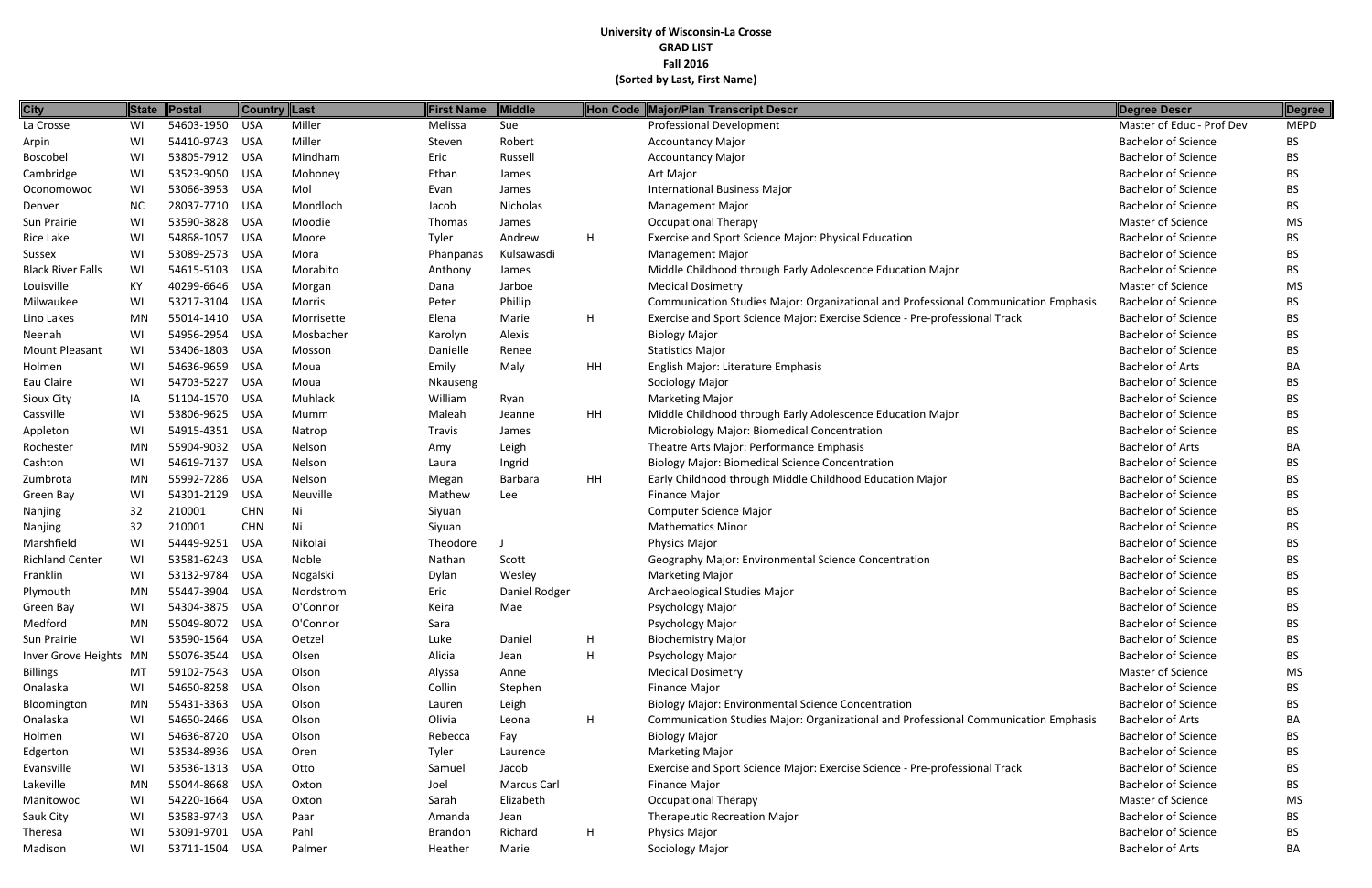| <b>City</b>          |           | State Postal   | <b>Country Last</b> |              | <b>First Name</b> | <b>Middle</b> |    | Hon Code Major/Plan Transcript Descr                                                | Degree Descr               | Degree    |
|----------------------|-----------|----------------|---------------------|--------------|-------------------|---------------|----|-------------------------------------------------------------------------------------|----------------------------|-----------|
| Madison              | WI        | 53711-1504     | <b>USA</b>          | Palmer       | Heather           | Marie         |    |                                                                                     | <b>Bachelor of Arts</b>    | BA        |
| Madison              | WI        | 53711-1504 USA |                     | Palmer       | Heather           | Marie         |    | <b>Philosophy Minor</b>                                                             | <b>Bachelor of Arts</b>    | BA        |
| Appleton             | WI        | 54913-6820     | USA                 | Park         | Caleb             |               |    | Sociology Major                                                                     | <b>Bachelor of Arts</b>    | BA        |
| Greendale            | WI        | 53129-1301 USA |                     | Patterson    | Garrett           | Neil          |    | Exercise and Sport Science Major: Sport Management                                  | <b>Bachelor of Science</b> | BS        |
| Valders              | WI        | 54245-9647     | <b>USA</b>          | Pawlisch     | Ryan              | David         |    | <b>Recreation Management Major</b>                                                  | <b>Bachelor of Science</b> | <b>BS</b> |
| Plover               | WI        | 54467-3502 USA |                     | Peanasky     | Morgan            | Rose          |    | Finance Major                                                                       | <b>Bachelor of Science</b> | <b>BS</b> |
| <b>Union Grove</b>   | WI        | 53182-1284     | USA                 | Pellizzari   | Taylor            | Lynn          |    | Psychology Major                                                                    | <b>Bachelor of Science</b> | BS        |
| Smithsburg           | <b>MD</b> | 21783-1216 USA |                     | Penwell      | Adelheid          | <b>Brooke</b> |    | Exercise and Sport Science Major: Exercise Science - Pre-professional Track         | <b>Bachelor of Science</b> | <b>BS</b> |
| Houston              | <b>MN</b> | 55943-7148 USA |                     | Peplinski    | Tyler             | Michael       |    | Finance Major                                                                       | <b>Bachelor of Science</b> | <b>BS</b> |
| Sussex               | WI        | 53089-4469     | USA                 | Peschke      | Megan             | Kathleen      |    | Early Childhood through Middle Childhood Education Major                            | <b>Bachelor of Science</b> | BS        |
| Grafton              | WI        | 53024-9551     | <b>USA</b>          | Pfaffenroth  | Lauren            | Christine     |    | Communication Studies Major: Organizational and Professional Communication Emphasis | <b>Bachelor of Science</b> | <b>BS</b> |
| Hanoi                |           |                | <b>VNM</b>          | Pham         | Phuc              | Duc           |    | <b>Computer Science Major</b>                                                       | <b>Bachelor of Science</b> | <b>BS</b> |
| De Pere              | WI        | 54115-1910     | <b>USA</b>          | Phillips     | Kristine          |               |    | <b>Medical Dosimetry</b>                                                            | Master of Science          | <b>MS</b> |
| Janesville           | WI        | 53545-0658     | <b>USA</b>          | Pickarts     | <b>Brett</b>      | Anthony       | H  | Middle Childhood through Early Adolescence Education Major                          | <b>Bachelor of Science</b> | <b>BS</b> |
| De Pere              | WI        | 54115-8241 USA |                     | Pleshe       | Julianne          | Elise         | HH | Communication Studies Major: Advocacy and Communication Criticism Emphasis          | <b>Bachelor of Arts</b>    | BA        |
| Delavan              | WI        | 53115-1506 USA |                     | Polster      | Allison           | Kate          |    | <b>English Education Major</b>                                                      | <b>Bachelor of Science</b> | <b>BS</b> |
| Altoona              | WI        | 54720-1184 USA |                     | Poquette     | Naomi             | Marie         | HH | Middle Childhood through Early Adolescence Education Major                          | <b>Bachelor of Science</b> | BS        |
| La Crosse            | WI        | 54601-1501 USA |                     | Potts        | Adeili            | Maya          |    | <b>Political Science Major</b>                                                      | <b>Bachelor of Science</b> | <b>BS</b> |
| La Crosse            | WI        | 54601-1501 USA |                     | Potts        | Adeili            | Maya          |    | Professional and Technical Writing Minor                                            | <b>Bachelor of Science</b> | <b>BS</b> |
| West Dundee          | IL.       | 60118-2212 USA |                     | Price        | Matthew           | Rawson        |    | <b>Mathematics Major</b>                                                            | <b>Bachelor of Science</b> | <b>BS</b> |
| Holmen               | WI        | 54636-9426 USA |                     | Pronschinske | Megan             | Rose          |    | <b>Management Major</b>                                                             | <b>Bachelor of Science</b> | <b>BS</b> |
| La Crosse            | WI        | 54601-4356 USA |                     | Pryor        | Andrew            | Joseph        |    | <b>Biology Major</b>                                                                | <b>Bachelor of Science</b> | <b>BS</b> |
| Sussex               | WI        | 53089-4707     | <b>USA</b>          | Purdy        | Catherine         | Anne          | H  | Music Major: General Emphasis                                                       | <b>Bachelor of Science</b> | <b>BS</b> |
| Sussex               | WI        | 53089-4707     | <b>USA</b>          | Purdy        | Mary              | Elizabeth     | H  | English Major: Rhetoric and Writing Emphasis                                        | <b>Bachelor of Arts</b>    | BA        |
| Minneapolis          | MN        | 55428-3310 USA |                     | Putz         | Pierce            | Duane         | H  | Spanish Major                                                                       | <b>Bachelor of Arts</b>    | BA        |
| La Crescent          | <b>MN</b> | 55947-1065     | USA                 | Quanrud      | Tori              | Lea           |    | <b>Accountancy Major</b>                                                            | <b>Bachelor of Science</b> | <b>BS</b> |
| Janesville           | WI        | 53546-1923     | <b>USA</b>          | Quinn        | Riley             | James         | H  | Exercise and Sport Science Major: Exercise Science - Pre-professional Track         | <b>Bachelor of Science</b> | <b>BS</b> |
| Plum City            | WI        | 54761-9045     | <b>USA</b>          | Radle        | Lawton            | David         |    | <b>Marketing Major</b>                                                              | <b>Bachelor of Science</b> | <b>BS</b> |
| La Crosse            | WI        | 54602-0722     | USA                 | Raether      | Jordan            | Richard       |    | Communication Studies Major: Organizational and Professional Communication Emphasis | <b>Bachelor of Science</b> | <b>BS</b> |
| Milwaukee            | WI        | 53214-1929     | <b>USA</b>          | Rebro        | Mary              | Ann           |    | Early Childhood through Middle Childhood Education Major                            | <b>Bachelor of Science</b> | <b>BS</b> |
| Galesville           | WI        | 54630-7219 USA |                     | Reedy        | Alisabeth         | Ann           |    | <b>Occupational Therapy</b>                                                         | Master of Science          | <b>MS</b> |
| Eau Claire           | WI        | 54701-7267 USA |                     | Reinbacher   | Nora              | Marie         |    | <b>Occupational Therapy</b>                                                         | Master of Science          | <b>MS</b> |
| La Crosse            | WI        | 54601-3593 USA |                     | Reinders     | Samantha          | Rose          |    | History Major: Public and Policy History Emphasis                                   | <b>Bachelor of Arts</b>    | BA        |
| Tomah                | WI        | 54660-1556 USA |                     | Reisinger    | Emily             | Ann           |    | <b>Therapeutic Recreation Major</b>                                                 | <b>Bachelor of Science</b> | <b>BS</b> |
| Jasper               | MN        | 56144-4054 USA |                     | Reker        | Ariel             | Marie         |    | Archaeological Studies Major                                                        | <b>Bachelor of Arts</b>    | BA        |
| Grafton              | WI        | 53024-2514 USA |                     | Retzke       | Alex              | Johanna       | HH | <b>Marketing Major</b>                                                              | <b>Bachelor of Science</b> | <b>BS</b> |
| Manitowoc            | WI        | 54220-1608 USA |                     | Rhode        | Ross              | Joseph        | H  | Physics Major                                                                       | <b>Bachelor of Science</b> | <b>BS</b> |
| Waunakee             | WI        | 53597-2227 USA |                     | Rice         | Mandy             | Kay           | H  | Middle Childhood through Early Adolescence Education Major                          | <b>Bachelor of Science</b> | <b>BS</b> |
| Suamico              | WI        | 54313-3616 USA |                     | Richardson   | Megan             | Elizabeth     |    | <b>Marketing Major</b>                                                              | <b>Bachelor of Science</b> | <b>BS</b> |
| <b>Fountain City</b> | WI        | 54629-0193 USA |                     | Roessler     | Taylor            | Alan          | H  | Archaeological Studies Major                                                        | <b>Bachelor of Science</b> | BS        |
| Wrightstown          | WI        | 54180-1181 USA |                     | Ruffalo      | Kendra            | Kristine      | HH | <b>Biology Major: Biomedical Science Concentration</b>                              | <b>Bachelor of Science</b> | <b>BS</b> |
| Star Prairie         | WI        | 54026-5518 USA |                     | Rutledge     | Rebecca           | Lynn          | H  | Middle Childhood through Early Adolescence Education Major                          | <b>Bachelor of Science</b> | <b>BS</b> |
| Grayslake            | IL.       | 60030-3560 USA |                     | Ruzzier      | Thomas            |               |    | <b>Management Major</b>                                                             | <b>Bachelor of Science</b> | <b>BS</b> |
| La Crosse            | WI        | 54601-5847 USA |                     | Safstrom     | Keagan            | John          |    | English Major: Literature Emphasis                                                  | <b>Bachelor of Arts</b>    | BA        |
| Rochester            | MN        | 55904-6349 USA |                     | Salerno      | Matthew           | Sebastian     |    | <b>Biology Major: Biomedical Science Concentration</b>                              | <b>Bachelor of Science</b> | <b>BS</b> |
| Osceola              | WI        | 54020-0549 USA |                     | Salewski     | Andrew            | Thomas        | H  | <b>Accountancy Major</b>                                                            | <b>Bachelor of Science</b> | <b>BS</b> |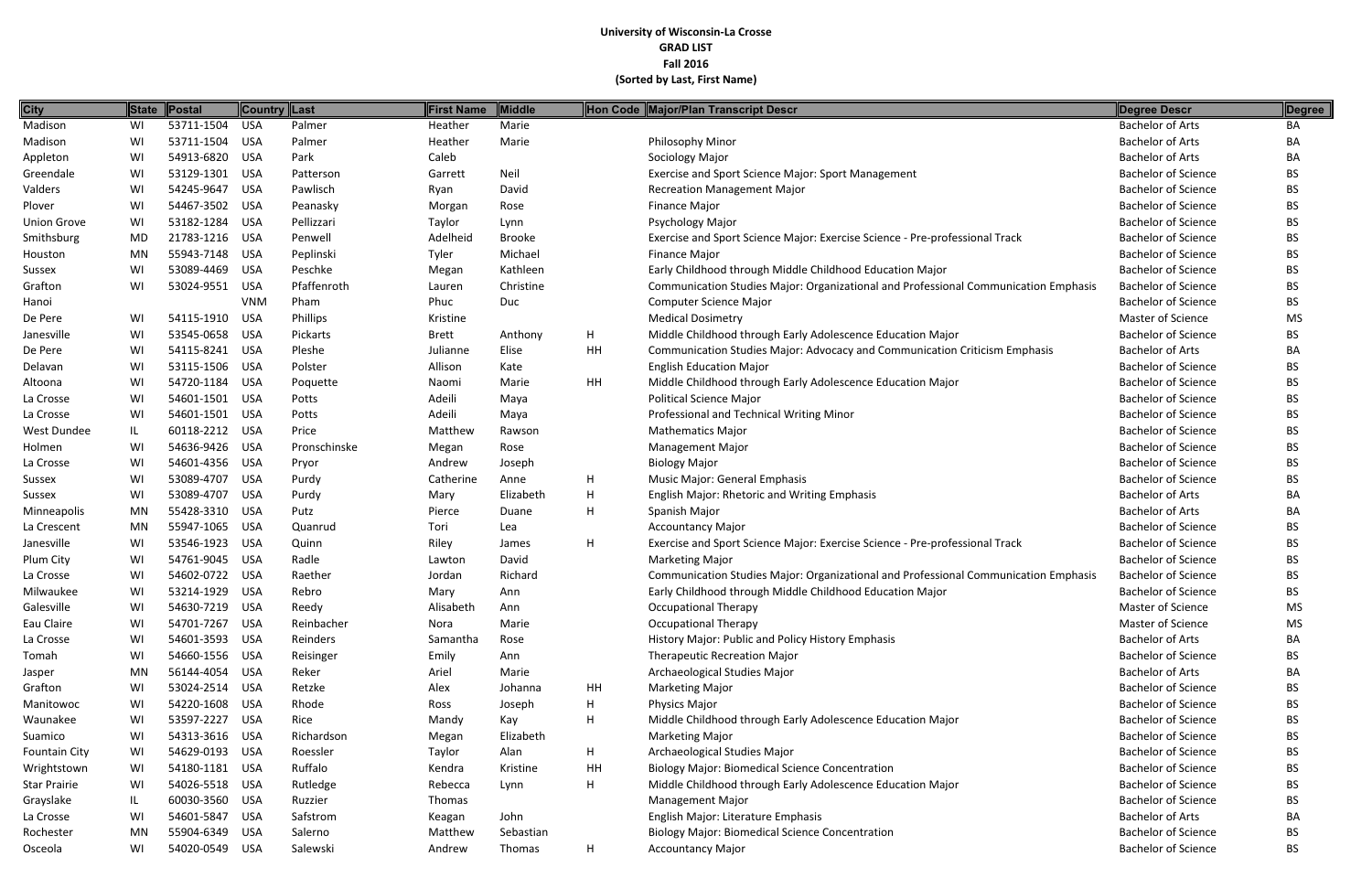| <b>City</b>       | <b>State</b> | Postal         | <b>Country Last</b> |            | <b>First Name</b> | Middle      |           | Hon Code Major/Plan Transcript Descr                                        | <b>Degree Descr</b>        | <b>Degree</b> |
|-------------------|--------------|----------------|---------------------|------------|-------------------|-------------|-----------|-----------------------------------------------------------------------------|----------------------------|---------------|
| Wausau            | WI           | 54403-6690     | <b>USA</b>          | Sandquist  | Melissa           | May         |           | <b>Biology Major</b>                                                        | <b>Bachelor of Science</b> | <b>BS</b>     |
| Chanhassen        | MN           | 55317-9375 USA |                     | Sanford    | Anna              | McCauley    | <b>HH</b> | <b>English Education Major</b>                                              | <b>Bachelor of Science</b> | <b>BS</b>     |
| Medford           | WI           | 54451-9704 USA |                     | Sauerman   | Luke              | John Tanner | <b>HH</b> | Social Studies Education Major (Broad Field Option A)                       | <b>Bachelor of Science</b> | <b>BS</b>     |
| Fond du Lac       | WI           | 54935-5478     | USA                 | Sawyer     | Cameron           | Rabe        |           | <b>Accountancy Major</b>                                                    | <b>Bachelor of Science</b> | <b>BS</b>     |
| Oxford            | MI           | 48371-2600     | <b>USA</b>          | Schaefer   | Ryan              | William     | H         | Microbiology Major: Biomedical Concentration                                | <b>Bachelor of Science</b> | <b>BS</b>     |
| Goodhue           | MN           | 55027-8714 USA |                     | Schafer    | Trent             | Alan        | <b>HH</b> | Psychology Major                                                            | <b>Bachelor of Science</b> | BS            |
| Spencer           | WI           | 54479-9365 USA |                     | Schalow    | Ashley            | Ann         |           | <b>Occupational Therapy</b>                                                 | Master of Science          | <b>MS</b>     |
| Tomah             | WI           | 54660-1826 USA |                     | Schilke    | Sarah             |             |           | School Health Education Major                                               | <b>Bachelor of Science</b> | <b>BS</b>     |
| Little Chute      | WI           | 54140-2366 USA |                     | Schiller   | Eric              | Thomas      |           | <b>Biology Major</b>                                                        | <b>Bachelor of Science</b> | <b>BS</b>     |
| Bloomer           | WI           | 54724-3956 USA |                     | Schley     | Benjamin          | Lee         |           | Physics Major                                                               | <b>Bachelor of Science</b> | BS            |
| Stewartville      | MN           | 55976-1569 USA |                     | Schmidt    | Caleb             | Thomas      |           | <b>Information Systems Major</b>                                            | <b>Bachelor of Science</b> | <b>BS</b>     |
| Lodi              | WI           | 53555-9666 USA |                     | Schmitz    | Tyler             | Harris      |           | Communication Studies Major: Interpersonal Communication Emphasis           | <b>Bachelor of Science</b> | BS            |
| <b>Blue Earth</b> | MN           | 56013-1224     | USA                 | Schonrock  | Tyler             | Lee         |           | Communication Studies Major: Interpersonal Communication Emphasis           | <b>Bachelor of Science</b> | <b>BS</b>     |
| La Crosse         | WI           | 54601-4126 USA |                     | Schrampfer | Mitchell          | Robert      |           | Psychology Major                                                            | <b>Bachelor of Arts</b>    | BA            |
| Shawano           | WI           | 54166-6280     | USA                 | Schreiner  | Jaclyn            | Marie       |           | <b>Occupational Therapy</b>                                                 | Master of Science          | <b>MS</b>     |
| Kaukauna          | WI           | 54130-9441 USA |                     | Schroeder  | Andrew            | Kurt        | <b>HH</b> | <b>Economics Major</b>                                                      | <b>Bachelor of Science</b> | <b>BS</b>     |
| Janesville        | WI           | 53545-4342 USA |                     | Schroeder  | Dylan             | Larry       |           | <b>Management Major</b>                                                     | <b>Bachelor of Science</b> | <b>BS</b>     |
| Whitelaw          | WI           | 54247-9707     | <b>USA</b>          | Schuh      | Ashley            | Marie       | <b>HH</b> | Psychology Major                                                            | <b>Bachelor of Science</b> | <b>BS</b>     |
| De Pere           | WI           | 54115-1042 USA |                     | Schuh      | Garrett           | Louis       |           | Microbiology                                                                | Master of Science          | <b>MS</b>     |
| Mosinee           | WI           | 54455-1610     | USA                 | Schulte    | Micaela           | Jeanene     |           | <b>Biology Major</b>                                                        | <b>Bachelor of Science</b> | BS            |
| Appleton          | WI           | 54915-9386 USA |                     | Schultz    | Kali              | Elizabeth   | HH        | Early Childhood through Middle Childhood Education Major                    | <b>Bachelor of Science</b> | <b>BS</b>     |
| Fond du Lac       | WI           | 54935-6306 USA |                     | Schultz    | Katherine         | Anna        | <b>HH</b> | Sociology Major                                                             | <b>Bachelor of Arts</b>    | BA            |
| Onalaska          | WI           | 54650-2476 USA |                     | Schultz    | Sophie            | Ann         |           | Psychology Major                                                            | <b>Bachelor of Science</b> | <b>BS</b>     |
| La Crosse         | WI           | 54601-3663 USA |                     | Schulz     | Sarah             | Marie       |           | <b>Biology Major</b>                                                        | <b>Bachelor of Science</b> | <b>BS</b>     |
| Lakefield         | MN           | 56150-1186     | USA                 | Schumann   | Kelsey            | Ann         |           | <b>Occupational Therapy</b>                                                 | Master of Science          | <b>MS</b>     |
| Pittsville        | WI           | 54466-9313 USA |                     | Schuster   | Stephanie         | Marie       | <b>HH</b> | <b>Marketing Major</b>                                                      | <b>Bachelor of Science</b> | <b>BS</b>     |
| La Crosse         | WI           | 54601-4714 USA |                     | Schwanda   | lan               | Joseph      |           | <b>Biology Education Major</b>                                              | <b>Bachelor of Science</b> | <b>BS</b>     |
| Westby            | WI           | 54667-1601 USA |                     | See        | Cody              | William     |           | <b>Recreation Management Major</b>                                          | <b>Bachelor of Science</b> | BS            |
| Pembine           | WI           | 54156-3500     | <b>USA</b>          | Seidel     | Xaarki            | Ann         | HH        | Exercise and Sport Science Major: Exercise Science - Pre-professional Track | <b>Bachelor of Science</b> | <b>BS</b>     |
| Omro              | WI           | 54963-2026 USA |                     | Senkerik   | Rachel            |             |           | <b>Marketing Major</b>                                                      | <b>Bachelor of Science</b> | <b>BS</b>     |
| Bangor            | WI           | 54614-9219 USA |                     | Servais    | Kayla             | Louise      |           | <b>Professional Development</b>                                             | Master of Educ - Prof Dev  | <b>MEPD</b>   |
| Eleva             | WI           | 54738-4310 USA |                     | Severson   | Alexis            | Lee         |           | <b>Biology Major: Biomedical Science Concentration</b>                      | <b>Bachelor of Science</b> | BS            |
| Anderson          | IN           | 46012-2746 USA |                     | Shaw       | Rachel            | Elizabeth   |           | <b>Clinical Exercise Physiology</b>                                         | Master of Science          | <b>MS</b>     |
| Lakeville         | MN           | 55044-8882 USA |                     | Shaw       | Zachary           | Andrew      |           | Psychology Major                                                            | <b>Bachelor of Arts</b>    | BA            |
| Westby            | WI           | 54667-8220 USA |                     | Sherpe     | Katelyn           | Holly       | H         | <b>Therapeutic Recreation Major</b>                                         | <b>Bachelor of Science</b> | <b>BS</b>     |
| Menomonee Falls   | WI           | 53051-4385 USA |                     | Sherwin    | Emily             | Marie       | H         | <b>Marketing Major</b>                                                      | <b>Bachelor of Science</b> | BS            |
| Janesville        | WI           | 53546-1821 USA |                     | Simon      | Matthew           | Ryan        |           | <b>Management Major</b>                                                     | <b>Bachelor of Science</b> | <b>BS</b>     |
| Burnsville        | MN           | 55337-2710 USA |                     | Sisk       | Riley             | Connor      | H         | <b>International Business Major</b>                                         | <b>Bachelor of Science</b> | BS            |
| Poynette          | WI           | 53955-9707 USA |                     | Skaar      | <b>Bridget</b>    | Lee         |           | <b>Economics Major</b>                                                      | <b>Bachelor of Arts</b>    | BA            |
| Appleton          | WI           | 54913-6871 USA |                     | Small      | <b>Brooke</b>     | Elaine      |           | Psychology Major                                                            | <b>Bachelor of Science</b> | <b>BS</b>     |
| Appleton          | WI           | 54913-6871 USA |                     | Small      | Daniel            | B           |           | <b>Economics Major</b>                                                      | <b>Bachelor of Science</b> | BS            |
| Palatine          | IL.          | 60074-3710 USA |                     | Smith      | Ellen             | Mae         |           | <b>English Major: Rhetoric and Writing Emphasis</b>                         | <b>Bachelor of Arts</b>    | BA            |
| Excelsior         | MN           | 55331-8149 USA |                     | Smith      | Kelsey            | Elizabeth   |           | <b>Occupational Therapy</b>                                                 | Master of Science          | <b>MS</b>     |
| Menominee         | MI           | 49858-9712 USA |                     | Smith      | Sarah             | Louise      |           | <b>Clinical Exercise Physiology</b>                                         | Master of Science          | <b>MS</b>     |
| Deforest          | WI           | 53532-1865 USA |                     | Smithson   | Justin            | Paul        |           | <b>Mathematics Education Major</b>                                          | <b>Bachelor of Science</b> | BS            |
| Waltham           | MN           | 55982-7639 USA |                     | Sorensen   | Maggie            | Elizabeth   | H         | <b>Therapeutic Recreation Major</b>                                         | <b>Bachelor of Science</b> | <b>BS</b>     |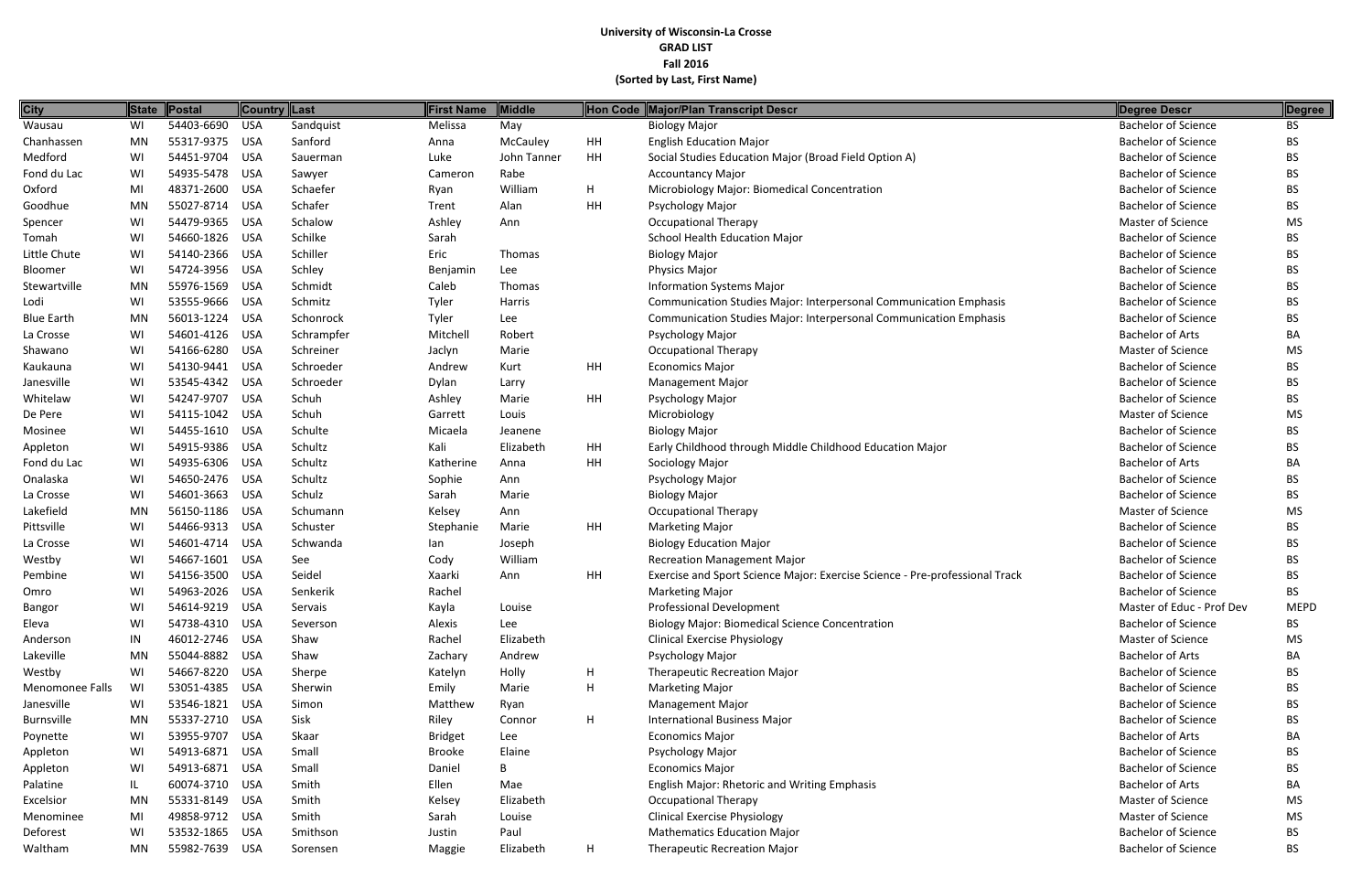| <b>City</b>         |           | State Postal   | <b>Country Last</b> |                  | <b>First Name</b> | <b>Middle</b> |           | Hon Code Major/Plan Transcript Descr                                                | Degree Descr               | Degree      |
|---------------------|-----------|----------------|---------------------|------------------|-------------------|---------------|-----------|-------------------------------------------------------------------------------------|----------------------------|-------------|
| La Crosse           | WI        | 54601-5476     | <b>USA</b>          | Speller          | Michael           | GW            |           | Communication Studies Major: Organizational and Professional Communication Emphasis | <b>Bachelor of Science</b> | BS          |
| Stratford           | WI        | 54484-9639     | USA                 | Spindler         | Toshia            | Jean          | HH        | <b>Biology Major: Biomedical Science Concentration</b>                              | <b>Bachelor of Science</b> | BS.         |
| Brownsville         | MN        | 55919-0283     | <b>USA</b>          | <b>St Sauver</b> | Clayton           | Louis         |           | <b>Biology Major</b>                                                                | <b>Bachelor of Science</b> | <b>BS</b>   |
| Wausau              | WI        | 54403-7011     | <b>USA</b>          | Stahnke          | Michael           | John          |           | <b>Marketing Major</b>                                                              | <b>Bachelor of Science</b> | <b>BS</b>   |
| Sauk City           | WI        | 53583-1111     | <b>USA</b>          | Statz            | Alyson            |               |           | Finance Major                                                                       | <b>Bachelor of Science</b> | <b>BS</b>   |
| Holmen              | WI        | 54636-9681     | <b>USA</b>          | Staub            | Stephen           | Douglas       |           | <b>Management Major</b>                                                             | <b>Bachelor of Science</b> | <b>BS</b>   |
| La Crosse           | WI        | 54601-7778 USA |                     | Steele           | Cassondra         |               |           | Psychology Major                                                                    | <b>Bachelor of Arts</b>    | BA          |
| Monroe              | WI        | 53566-3543 USA |                     | Steinmann        | Kirsten           | Marie         |           | <b>Professional Development</b>                                                     | Master of Educ - Prof Dev  | <b>MEPD</b> |
| Trempealeau         | WI        | 54661-9219     | USA                 | Stellpflug       | Trever            | James         |           | <b>Chemistry Major: ACS Certification</b>                                           | <b>Bachelor of Science</b> | BS.         |
| La Crosse           | WI        | 54601-3456     | <b>USA</b>          | Stern            | Jacob             |               |           | Finance Major                                                                       | <b>Bachelor of Science</b> | <b>BS</b>   |
| Goodrich            | MI        | 48438-9431     | <b>USA</b>          | Stevenson        | Lisa              |               |           | <b>Medical Dosimetry</b>                                                            | Master of Science          | <b>MS</b>   |
| Scandinavia         | WI        | 54977-9771 USA |                     | Stilen           | Nyckol            | Lee           |           | <b>Therapeutic Recreation Major</b>                                                 | <b>Bachelor of Science</b> | BS.         |
| Lake Barrington     | IL        | 60010-7319     | <b>USA</b>          | Stogenson        | Alexandra         | Lee           | H         | Middle Childhood through Early Adolescence Education Major                          | <b>Bachelor of Science</b> | <b>BS</b>   |
| Waseca              | <b>MN</b> | 56093-2653     | <b>USA</b>          | Storvick         | Whitney           | Marie         |           | Communication Studies Major: Broadcast and Digital Media Emphasis                   | <b>Bachelor of Arts</b>    | BA          |
| Holmen              | WI        | 54636-9614     | <b>USA</b>          | Stratton         | Diana             |               |           | <b>Professional Development</b>                                                     | Master of Educ - Prof Dev  | <b>MEPD</b> |
| Merrill             | WI        | 54452-8772     | USA                 | Strombom         | Hannah            | Rose          |           | <b>Biology Major: Biomedical Science Concentration</b>                              | <b>Bachelor of Science</b> | <b>BS</b>   |
| Sun Prairie         | WI        | 53590-4532 USA |                     | Struebel         | Andrew            |               |           | <b>Marketing Major</b>                                                              | <b>Bachelor of Science</b> | <b>BS</b>   |
| La Crosse           | WI        | 54601-7609     | <b>USA</b>          | Struver          | Heather           | Leah          | <b>HH</b> | Early Childhood through Middle Childhood Education Major                            | <b>Bachelor of Science</b> | <b>BS</b>   |
| Woodbury            | MN        | 55125-1729     | <b>USA</b>          | Suckow           | Samantha          | Marie         |           | <b>Clinical Exercise Physiology</b>                                                 | Master of Science          | <b>MS</b>   |
| Chicago             | IL.       | 60657-2663     | <b>USA</b>          | Sullivan         | Megan             | Elizabeth     |           | <b>Medical Dosimetry</b>                                                            | Master of Science          | <b>MS</b>   |
| Flower Mound        | <b>TX</b> | 75022-4518     | USA                 | Swails           | Patrick           | Andrew        |           | <b>Physics Major</b>                                                                | <b>Bachelor of Science</b> | <b>BS</b>   |
| Tomahawk            | WI        | 54487-1822     | <b>USA</b>          | Swan             | Regan             | Lee           |           | Psychology Major                                                                    | <b>Bachelor of Science</b> | <b>BS</b>   |
| Rice Lake           | WI        | 54868-8721     | <b>USA</b>          | Swanson          | Jenica            | Rose          | H         | Middle Childhood through Early Adolescence Education Major                          | <b>Bachelor of Science</b> | <b>BS</b>   |
| Tsukuba             | 08        | 3050817        | <b>JPN</b>          | Taira            | Yuki              |               |           |                                                                                     | <b>Bachelor of Science</b> | <b>BS</b>   |
| Tsukuba             | 08        | 3050817        | <b>JPN</b>          | Taira            | Yuki              |               |           | <b>Biology Major</b>                                                                | <b>Bachelor of Science</b> | <b>BS</b>   |
| Edgerton            | WI        | 53534-8417     | <b>USA</b>          | Tate             | Logan             | Thomas        |           | Finance Major                                                                       | <b>Bachelor of Science</b> | <b>BS</b>   |
| <b>Beloit</b>       | WI        | 53511-5926     | USA                 | Taylor           | Alexander         | James         | H         | Music Major: Music Theatre Emphasis                                                 | <b>Bachelor of Arts</b>    | BA          |
| Sun Prairie         | WI        | 53590-7023     | <b>USA</b>          | Taylor           | Miles             | Gregory       |           | Exercise and Sport Science Major: Sport Management                                  | <b>Bachelor of Science</b> | <b>BS</b>   |
| Apple Valley        | MN        | 55124-5075     | <b>USA</b>          | Tharp            | Kaitlyn           | Grace         |           | Communication Studies Major: Advocacy and Communication Criticism Emphasis          | <b>Bachelor of Science</b> | <b>BS</b>   |
| Shawano             | WI        | 54166-6268     | <b>USA</b>          | Theis            | Nicholas          | Gerald        | HH        | <b>Political Science Major</b>                                                      | <b>Bachelor of Science</b> | <b>BS</b>   |
| Hartford            | WI        | 53027-9511 USA |                     | Thimm            | Mariah            | Theresa       |           | <b>Therapeutic Recreation Major</b>                                                 | <b>Bachelor of Science</b> | <b>BS</b>   |
| Onalaska            | WI        | 54650-8749 USA |                     | Todd             | Cole              | Andrew        |           | <b>Computer Science Major</b>                                                       | <b>Bachelor of Science</b> | <b>BS</b>   |
| West Salem          | WI        | 54669-9298 USA |                     | Trautman         | Eric              | Nelson        |           | <b>Accountancy Major</b>                                                            | <b>Bachelor of Science</b> | <b>BS</b>   |
| La Crosse           | WI        | 54601-4810 USA |                     | Tudahl           | Gabriel           | Lucas         | HH        | <b>Biology Major</b>                                                                | <b>Bachelor of Science</b> | <b>BS</b>   |
| Duluth              | MN        | 55805-1643 USA |                     | Turek            | Jillian           |               |           | <b>Clinical Exercise Physiology</b>                                                 | Master of Science          | <b>MS</b>   |
| Centuria            | WI        | 54824-7406 USA |                     | Turner           | Brady             | Thomas        | H         | Exercise and Sport Science Major: Physical Education                                | <b>Bachelor of Science</b> | <b>BS</b>   |
| Weeki Wachee        | FL.       | 34614-2105 USA |                     | Tyson            | Travis            |               |           | <b>Medical Dosimetry</b>                                                            | Master of Science          | <b>MS</b>   |
| Green Bay           | WI        | 54304-5021 USA |                     | Van De Kreeke    | Claire            | Elizabeth     | H         | Communication Studies Major: Organizational and Professional Communication Emphasis | <b>Bachelor of Arts</b>    | BA          |
| La Crescent         | MN        | 55947-9670 USA |                     | Van Lin          | Jaylene           | Ann           |           | <b>Marketing Major</b>                                                              | <b>Bachelor of Science</b> | <b>BS</b>   |
| Marshfield          | WI        | 54449-9578 USA |                     | Van Oudenhoven   | Maia              | Marie         | H         | Middle Childhood through Early Adolescence Education Major                          | <b>Bachelor of Science</b> | <b>BS</b>   |
| De Pere             | WI        | 54115-3747 USA |                     | Van Ryzin        | Jessica           | Marie         |           | Psychology Major                                                                    | <b>Bachelor of Science</b> | <b>BS</b>   |
| Hartford            | WI        | 53027-9589     | USA                 | Van Swol         | Christopher       | Lawrence      | H         | Social Studies Education Major (Broad Field Option A)                               | <b>Bachelor of Science</b> | <b>BS</b>   |
| Janesville          | WI        | 53545-4332 USA |                     | van Veldhuisen   | Grace             | Louise        |           | <b>Marketing Major</b>                                                              | <b>Bachelor of Science</b> | <b>BS</b>   |
| Appleton            | WI        | 54911-5143 USA |                     | Vanden Boogaard  | Andrew            | David         | H.        | <b>English Education Major</b>                                                      | <b>Bachelor of Science</b> | <b>BS</b>   |
| Star Prairie        | WI        | 54026-5532 USA |                     | VanderBent       | Lucas             | Jordan        | HH        | Finance Major                                                                       | <b>Bachelor of Science</b> | <b>BS</b>   |
| <b>Pine Springs</b> | MN        | 55115-6804 USA |                     | Varberg          | Clare             | Louise        | H         | <b>Accountancy Major</b>                                                            | <b>Bachelor of Science</b> | <b>BS</b>   |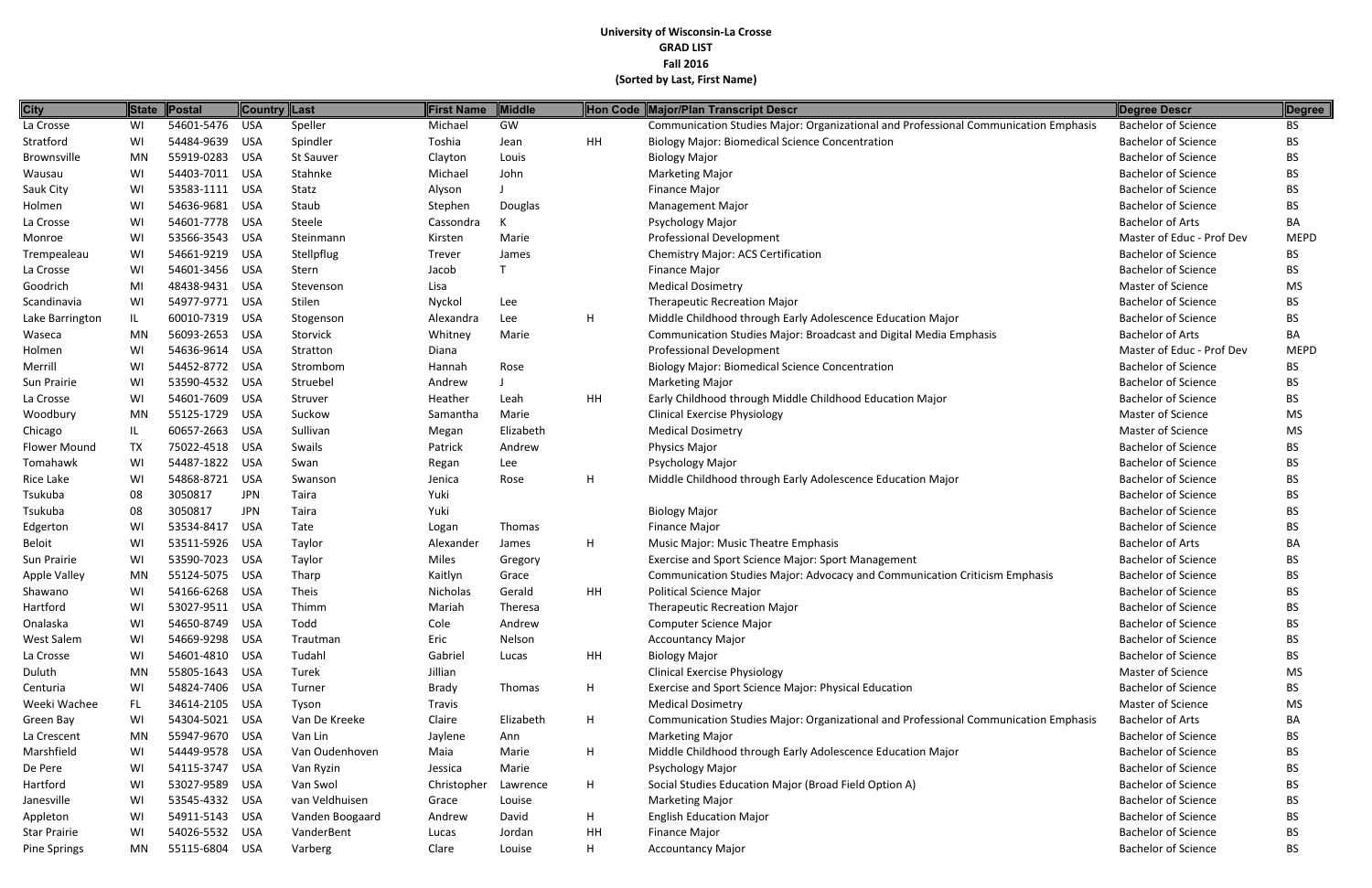| <b>City</b>             | <b>State</b> | Postal         | Country Last |                | <b>First Name</b> | Middle       | Hon Code | <b>Major/Plan Transcript Descr</b>                                                  | <b>Degree Descr</b>            | Degree     |
|-------------------------|--------------|----------------|--------------|----------------|-------------------|--------------|----------|-------------------------------------------------------------------------------------|--------------------------------|------------|
| Grafton                 | WI           | 53024-9713 USA |              | Vey            | Breanna           |              | H        | <b>Biology Major</b>                                                                | <b>Bachelor of Science</b>     | <b>BS</b>  |
| Markesan                | WI           | 53946-7255     | USA          | Vinz           | Benjamin          | Steven       |          | <b>Physics Major</b>                                                                | <b>Bachelor of Science</b>     | <b>BS</b>  |
| Jesup                   | IA           | 50648-9225     | USA          | Vogel          | Autumn            | Rose         |          | <b>Clinical Exercise Physiology</b>                                                 | Master of Science              | <b>MS</b>  |
| Milwaukee               | WI           | 53208-3033     | USA          | Vogt           | Michael           | $\mathsf{R}$ |          | <b>Biology Major</b>                                                                | <b>Bachelor of Science</b>     | <b>BS</b>  |
| Menomonee Falls         | WI           | 53051-3293     | USA          | Volden         | Corey             | Jeffrey      |          | Middle Childhood through Early Adolescence Education Major                          | <b>Bachelor of Science</b>     | <b>BS</b>  |
| Tomah                   | WI           | 54660-6824 USA |              | Waddell        | Jacob             | Ryan         |          | <b>Management Major</b>                                                             | <b>Bachelor of Science</b>     | <b>BS</b>  |
| Appleton                | WI           | 54915-9471 USA |              | Walbrun        | Emilee            | Jo           |          | Music Major: Performance Emphasis                                                   | <b>Bachelor of Arts</b>        | BA         |
| Appleton                | WI           | 54913-9399     | USA          | Walsh          | Amanda            | Joanne       | H        | <b>Biology Major: Biomedical Science Concentration</b>                              | <b>Bachelor of Science</b>     | <b>BS</b>  |
| Nekoosa                 | WI           | 54457-9184     | USA          | Waltho         | Danielle          | Michele      |          | Communication Studies Major: Organizational and Professional Communication Emphasis | <b>Bachelor of Science</b>     | <b>BS</b>  |
| Wind Lake               | WI           | 53185-2109     | USA          | Wambach        | Ashley            | Nichole      |          | <b>Biology Major</b>                                                                | <b>Bachelor of Science</b>     | <b>BS</b>  |
| Troy                    | MI           | 48098-4308     | USA          | Wang           | Yinan             |              |          | <b>Medical Dosimetry</b>                                                            | <b>Master of Science</b>       | MS         |
| wuhan                   |              |                | <b>CHN</b>   | Wang           | Yue               |              | H        | <b>Accountancy Major</b>                                                            | <b>Bachelor of Science</b>     | <b>BS</b>  |
| Wales                   | WI           | 53183-9537     | <b>USA</b>   | Waniorek       | Kaitlin           | Marie        |          | <b>Management Major</b>                                                             | <b>Bachelor of Science</b>     | <b>BS</b>  |
| Germantown              | WI           | 53022-4690     | USA          | Ward           | Brittany          | Rose         | Н.       | Exercise and Sport Science Major: Exercise Science - Pre-professional Track         | <b>Bachelor of Science</b>     | BS.        |
| Necedah                 | WI           | 54646-7402 USA |              | Wargowsky      | Anna              | Marie        |          | <b>Clinical Exercise Physiology</b>                                                 | <b>Master of Science</b>       | MS         |
| Duluth                  | MN           | 55811-5560 USA |              | Wassenaar      | Jenna             | Laine        | HH       | <b>Biology Major: Biomedical Science Concentration</b>                              | <b>Bachelor of Science</b>     | <b>BS</b>  |
| Racine                  | WI           | 53405-2031     | USA          | Watkins        | Emily             | Diane        |          | <b>Occupational Therapy</b>                                                         | <b>Master of Science</b>       | <b>MS</b>  |
| Nanning                 |              | 530021         | <b>CHN</b>   | Wei            | Shaohua           |              |          | <b>Master of Business Administration</b>                                            | Master of Business Admin       | <b>MBA</b> |
| New Berlin              | WI           | 53151-7345 USA |              | Weigand        | Rachel            | Elizabeth    |          | Spanish Major                                                                       | <b>Bachelor of Arts</b>        | BA         |
| La Crosse               | WI           | 54603-8508 USA |              | Weiland        | Jacob             | Dietrich     |          | <b>Finance Major</b>                                                                | <b>Bachelor of Science</b>     | <b>BS</b>  |
| North Freedom           | WI           | 53951-9738 USA |              | Weiland-Duchow | Mariah            | Marie        |          | Communication Studies Major: Organizational and Professional Communication Emphasis | <b>Bachelor of Science</b>     | <b>BS</b>  |
| Stillwater              | <b>MN</b>    | 55082-1415     | <b>USA</b>   | Weipert        | Daniel            | Joseph       |          | Geography Major: Environmental Science Concentration                                | <b>Bachelor of Science</b>     | <b>BS</b>  |
| Madison                 | WI           | 53705-5107     | USA          | Weisse         | Jonah             | Benedict     | H        | Computer Science Major                                                              | <b>Bachelor of Science</b>     | <b>BS</b>  |
| Franksville             | WI           | 53126-9428 USA |              | Wheeler        | Hannah            | Nicole       |          | Middle Childhood through Early Adolescence Education Major                          | <b>Bachelor of Science</b>     | <b>BS</b>  |
| Bloomington             | MN           | 55438-1862 USA |              | Wiebold        | Theodore          | Scott        |          | Exercise and Sport Science Major: Exercise Science - Fitness Track                  | <b>Bachelor of Science</b>     | <b>BS</b>  |
| Chippewa Falls          | WI           | 54729-8275 USA |              | Wilczek        | Samantha          | Joy          |          | <b>Management Major</b>                                                             | <b>Bachelor of Science</b>     | <b>BS</b>  |
| Omro                    | WI           | 54963-1417     | <b>USA</b>   | Williams       | Mikayla           | Renae        |          | <b>Marketing Major</b>                                                              | <b>Bachelor of Science</b>     | <b>BS</b>  |
| Suamico                 | WI           | 54313-7880     | USA          | Williquette    | Matt              | Gilbert      |          | <b>Marketing Major</b>                                                              | <b>Bachelor of Science</b>     | <b>BS</b>  |
| Green Bay               | WI           | 54313-5373     | USA          | Willis         | Jayme             | Marie        | HH       | Middle Childhood through Early Adolescence Education Major                          | <b>Bachelor of Science</b>     | <b>BS</b>  |
| La Crosse               | WI           | 54603-2682 USA |              | Wilmink        | Valerie           | Mist         |          | Psychology Major                                                                    | <b>Bachelor of Science</b>     | <b>BS</b>  |
| Maple Grove             | <b>MN</b>    | 55311-1775 USA |              | Wojta          | Samantha          | Lee          |          | <b>Occupational Therapy</b>                                                         | Master of Science              | <b>MS</b>  |
| Appleton                | WI           | 54913-8347     | USA          | Wolter         | Sabrina           | Mary         | HH       | Exercise and Sport Science Major: Exercise Science - Pre-professional Track         | <b>Bachelor of Science</b>     | <b>BS</b>  |
| Janesville              | WI           | 53546-4338 USA |              | Woodworth      | Samuel            | Allen        |          | <b>Communication Studies Major: Broadcast and Digital Media Emphasis</b>            | <b>Bachelor of Arts</b>        | BA         |
| La Crosse               | WI           | 54603-1271 USA |              | Worley         | Lindsay           | Hope         |          | Community Health Education: Public Health                                           | Master of Public Health        | <b>MPH</b> |
| Savannah                | GA           | 31419-3338 USA |              | Wynn           | Karol             | Jeanne       |          | <b>Medical Dosimetry</b>                                                            | Master of Science              | <b>MS</b>  |
| Honghu, Hubei           |              | 433200         | <b>CHN</b>   | Xiao           | Mushen            |              |          | Software Engineering                                                                | Master of Software Engineering | <b>MSE</b> |
| La Crosse               | WI           | 54601-5371 USA |              | Xiong          | Yee               |              |          | Sociology Major                                                                     | <b>Bachelor of Arts</b>        | BA         |
| Wausau                  | WI           | 54401-2549 USA |              | Yang           | Kong Mong         |              |          | Sociology Major                                                                     | <b>Bachelor of Science</b>     | <b>BS</b>  |
| Onalaska                | WI           | 54650-2265     | <b>USA</b>   | Yang           | Nhouchee          | Casey        |          | Art Major                                                                           | <b>Bachelor of Science</b>     | <b>BS</b>  |
| Shanghai                |              | 201703         | <b>CHN</b>   | Yiliqi         |                   |              |          | English Major: Rhetoric and Writing Emphasis                                        | <b>Bachelor of Arts</b>        | BA         |
| Rhinelander             | WI           | 54501-8299     | <b>USA</b>   | Young          | Andrew            | A            |          | <b>Biology Major</b>                                                                | <b>Bachelor of Science</b>     | <b>BS</b>  |
| West Salem              | WI           | 54669-1502 USA |              | Young          | <b>Bridget</b>    | Mary         |          | <b>Marketing Major</b>                                                              | <b>Bachelor of Science</b>     | <b>BS</b>  |
| Wuhan                   | 42           | 430070         | <b>CHN</b>   | Yuan           | Xiao              |              |          | <b>Accountancy Major</b>                                                            | <b>Bachelor of Science</b>     | <b>BS</b>  |
| <b>Glenwood Springs</b> | CO           | 81601-9018     | <b>USA</b>   | Zeiler         | Sabrina           | Rachel       |          | <b>Medical Dosimetry</b>                                                            | Master of Science              | MS         |
| Hudson                  | WI           | 54016-7025     | <b>USA</b>   | Zenz           | Katrina           | Josephine    | HH       | Sociology Major                                                                     | <b>Bachelor of Arts</b>        | BA         |
| <b>GU CHENG XIAN</b>    | 13           | 253800         | <b>CHN</b>   | Zhang          | Chuanfa           |              |          | Finance Major                                                                       | <b>Bachelor of Science</b>     | <b>BS</b>  |